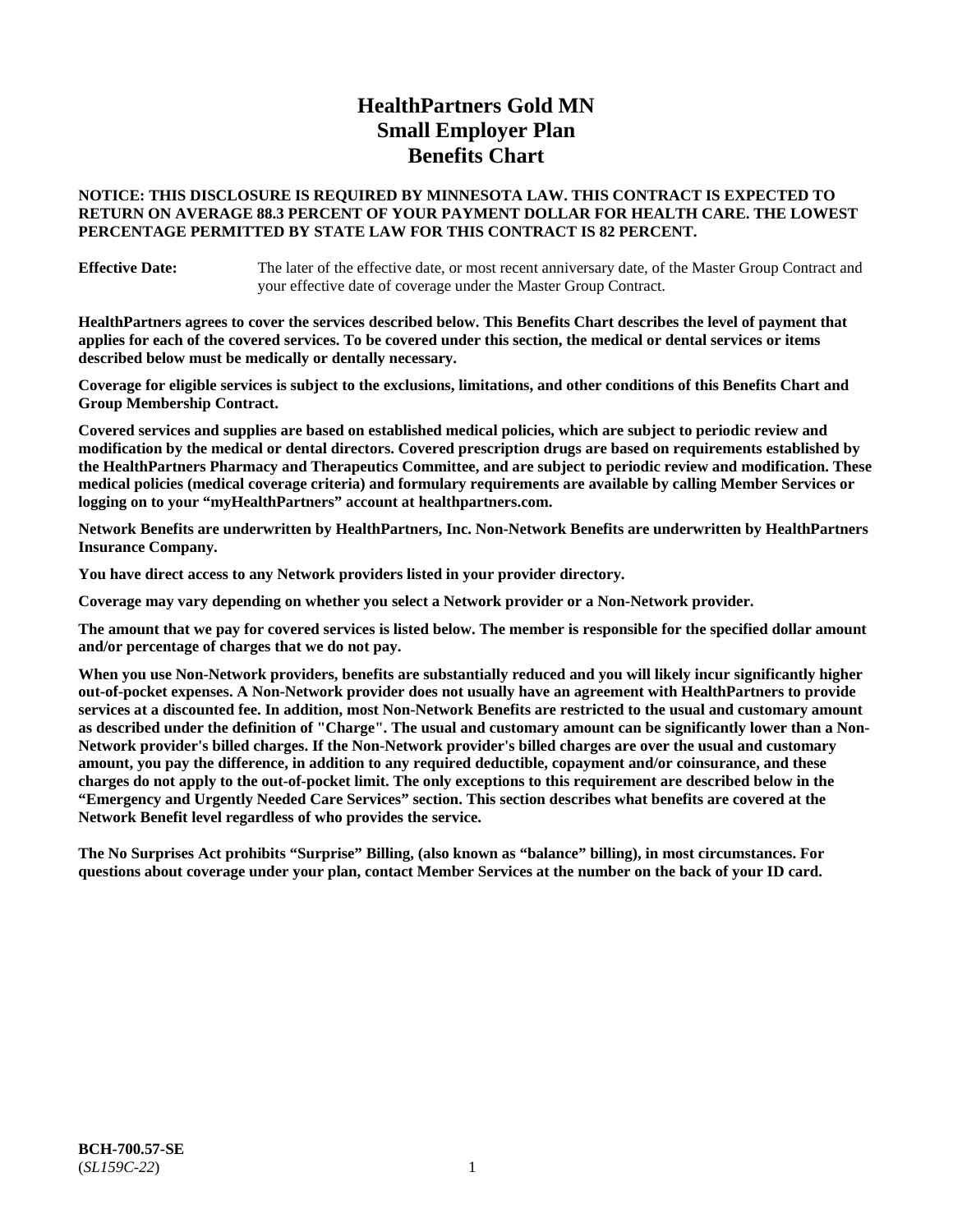# **These definitions apply to this Benefits Chart. They also apply to the Contract.**

| <b>Biosimilar Drugs:</b> | A prescription drug, approved by the Food and Drug Administration (FDA), that the FDA has<br>determined is biosimilar to and interchangeable with a biological brand name drug. Biosimilar<br>drugs are not considered generic drugs and are not covered under the generic drug benefit.                                                                                                                                                                                                                                                                                                                                           |
|--------------------------|------------------------------------------------------------------------------------------------------------------------------------------------------------------------------------------------------------------------------------------------------------------------------------------------------------------------------------------------------------------------------------------------------------------------------------------------------------------------------------------------------------------------------------------------------------------------------------------------------------------------------------|
| <b>Brand Name Drug:</b>  | A prescription drug, approved by the Food and Drug Administration (FDA), that is manufactured,<br>sold, or licensed for sale under a trademark by the pharmaceutical company that originally<br>researched and developed the drug. Brand name drugs have the same active-ingredient formula as<br>the generic version of the drug. However, generic drugs are manufactured and sold by other drug<br>manufacturers and are generally not available until after the patent on the brand name drug has<br>expired. A few brand name drugs may be covered at the generic drug benefit level if this is<br>indicated on the formulary. |
| <b>Calendar Year:</b>    | This is the 12-month period beginning 12:01 A.M. Central Time, on January 1, and ending 12:00<br>A.M. Central Time of the next following December 31.                                                                                                                                                                                                                                                                                                                                                                                                                                                                              |
| <b>Charge:</b>           | For covered services delivered by participating network providers, this is the provider's discounted<br>charge for a given medical/surgical service, procedure or item.                                                                                                                                                                                                                                                                                                                                                                                                                                                            |
|                          | For covered services delivered by non-network providers, a contracted rate may apply if such<br>arrangement is available to HealthPartners.                                                                                                                                                                                                                                                                                                                                                                                                                                                                                        |
|                          | For the Usual and Customary charge for covered services delivered by non-network providers, our<br>payment is calculated using one of the following options to be determined at HealthPartners'<br>discretion: 1) a percentage of the Medicare fee schedule; 2) a comparable schedule if the services<br>is not on the Medicare fee schedule; 3) a commercially reasonable rate for such service.                                                                                                                                                                                                                                  |
|                          | The Usual and Customary Charge is the maximum amount allowed that we consider in the<br>calculation of the payment of charges incurred for certain covered services. You must pay for any<br>charges above the usual and customary charge, and they do not apply to the out-of-pocket limit.                                                                                                                                                                                                                                                                                                                                       |
|                          | A charge is incurred for covered ambulatory medical and surgical services, on the date the service<br>or item is provided. A charge is incurred for covered inpatient services, on the date of admission to<br>a hospital. To be covered, a charge must be incurred on or after the member's effective date and<br>on or before the termination date.                                                                                                                                                                                                                                                                              |
| Copayment/Coinsurance:   | The specified dollar amount, or percentage, of charges incurred for covered services, which we do<br>not pay, but which a member must pay, each time a member receives certain medical services,<br>procedures or items. Our payment for those covered services or items begins after the copayment<br>or coinsurance is satisfied. Covered services or items requiring a copayment or coinsurance are<br>specified in this Benefits Chart.                                                                                                                                                                                        |
|                          | For services provided by a network provider:                                                                                                                                                                                                                                                                                                                                                                                                                                                                                                                                                                                       |
|                          | An amount which is listed as a flat dollar copayment is applied to a network provider's discounted<br>charges for a given service. However, if the network provider's discounted charge for a service or<br>item is less than the flat dollar copayment, you will pay the network provider's discounted charge.<br>An amount which is listed as a percentage of charges or coinsurance is based on the network<br>provider's discounted charges, calculated at the time the claim is processed, which may include an<br>agreed upon fee schedule rate for case rate or withhold arrangements.                                      |
|                          | For services provided by a non-network provider:                                                                                                                                                                                                                                                                                                                                                                                                                                                                                                                                                                                   |
|                          | Any copayment or coinsurance is applied to the lesser of the provider's charges or the usual and<br>customary charge for a service.                                                                                                                                                                                                                                                                                                                                                                                                                                                                                                |
|                          | A copayment or coinsurance is due at the time a service is provided, or when billed by the<br>provider. The copayment or coinsurance applicable for a scheduled visit with a network provider<br>will be collected for each visit, late cancellation and failed appointment. Services may not be<br>withheld for failure to pay a deductible or coinsurance at or prior to the time of service.                                                                                                                                                                                                                                    |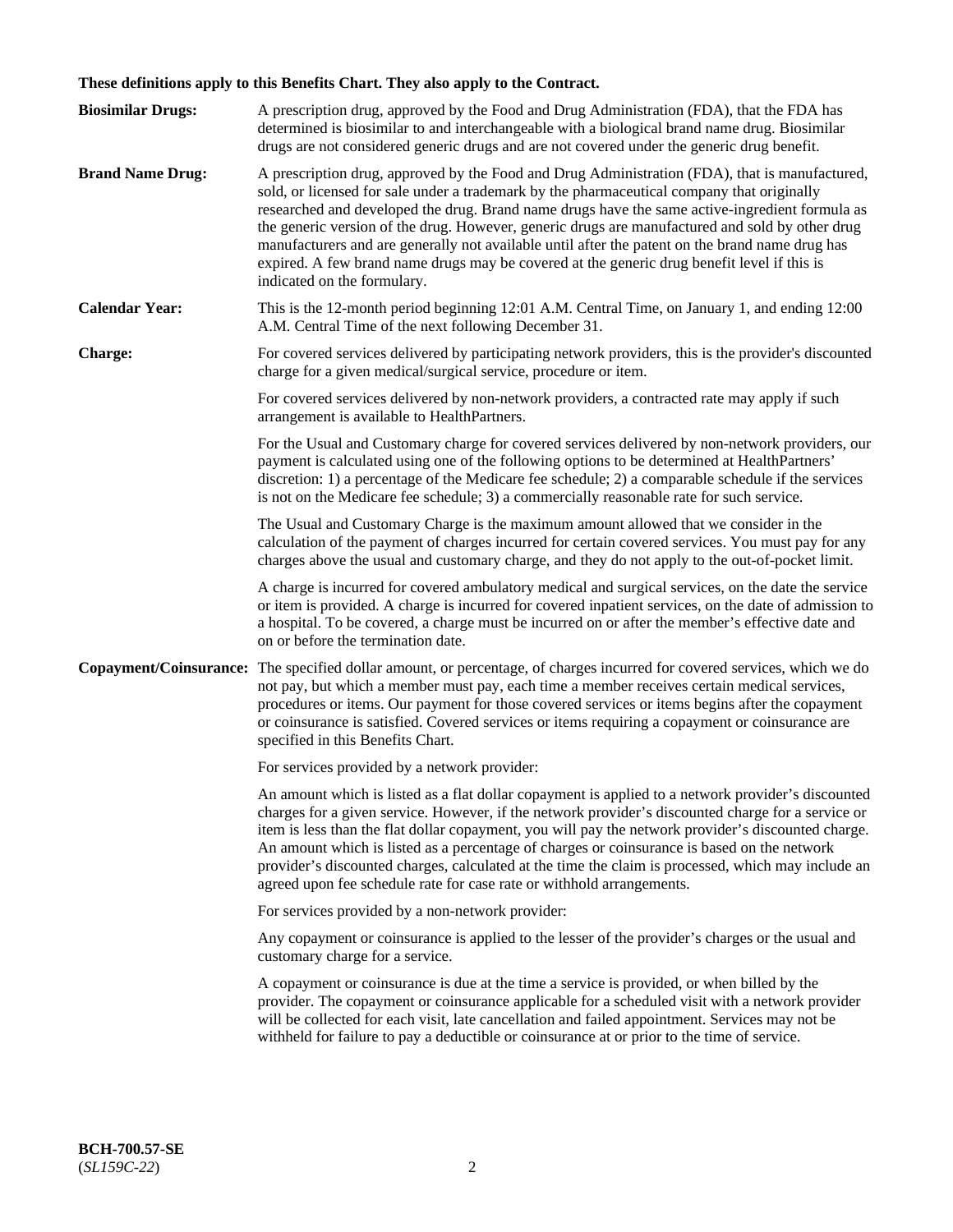| Deductible:                | The specified dollar amount of charges incurred for covered services, which we do not pay, but a<br>member or a family has to pay first in a calendar year. Our payment for those services or items<br>begins after the deductible is satisfied. For network providers, the amount of the charges that apply<br>to the deductible are based on the network provider's discounted charges, calculated at the time<br>the claim is processed, which may include an agreed upon fee schedule rate for case rate or<br>withhold arrangements. For non-network providers, the amount of charges that apply to the<br>deductible are the lesser of the provider's charges or the usual and customary charge for a service.                                                                                                                                                                                                                                                                                                                                                                                                                                                                                                                                             |
|----------------------------|------------------------------------------------------------------------------------------------------------------------------------------------------------------------------------------------------------------------------------------------------------------------------------------------------------------------------------------------------------------------------------------------------------------------------------------------------------------------------------------------------------------------------------------------------------------------------------------------------------------------------------------------------------------------------------------------------------------------------------------------------------------------------------------------------------------------------------------------------------------------------------------------------------------------------------------------------------------------------------------------------------------------------------------------------------------------------------------------------------------------------------------------------------------------------------------------------------------------------------------------------------------|
|                            | Any amounts paid or reimbursed by a third party, including but not limited to: point of service<br>rebates, manufacturer coupons, manufacturer debit cards or other forms of direct reimbursement to<br>a member for a product or service, will not apply toward your deductible, to the extent permitted<br>under state and federal law.                                                                                                                                                                                                                                                                                                                                                                                                                                                                                                                                                                                                                                                                                                                                                                                                                                                                                                                        |
|                            | Your plan has an embedded deductible. This means once a member meets the individual<br>deductible, the plan begins paying benefits for that person. If two or more members of the family<br>meet the family deductible, the plan begins paying benefits for all members of the family,<br>regardless of whether each member has met the individual deductible. However, a member may<br>not contribute more than the individual deductible toward the family deductible.                                                                                                                                                                                                                                                                                                                                                                                                                                                                                                                                                                                                                                                                                                                                                                                         |
|                            | All services are subject to the deductible unless otherwise indicated below in this Benefits Chart.                                                                                                                                                                                                                                                                                                                                                                                                                                                                                                                                                                                                                                                                                                                                                                                                                                                                                                                                                                                                                                                                                                                                                              |
| Formulary:                 | This is a current list, which may be revised from time to time, of formulary prescription drugs,<br>medications, equipment and supplies covered by us as indicated in the Benefits Chart which are<br>covered at the highest benefit level. Some drugs may require prior authorization to be covered as<br>formulary drugs. You may be granted an exception to the formulary that is available to you upon<br>request. These guidelines and procedures include exceptions to the formulary for anti-psychotic<br>prescription drugs prescribed to treat emotional disturbances or mental illness if your health care<br>provider (1) indicates to the dispensing pharmacist, orally or in writing, that the prescription must<br>be dispensed as indicated and (2) certifies in writing to us that the prescribed drug will best treat<br>your condition. Also, you may continue to receive certain non-formulary prescription drugs for<br>diagnosed mental illness or emotional disturbance when our formulary changes or you change<br>health plans for up to one year following the change. We also have written guidelines and<br>procedures for granting formulary exceptions for other drugs that are available to you upon request<br>or on our website. |
|                            | HMO Formulary Exception Process (including antipsychotic drugs). If you are prescribed a<br>drug, we must promptly grant you an exception to our formulary when your health care provider<br>indicates to us that:                                                                                                                                                                                                                                                                                                                                                                                                                                                                                                                                                                                                                                                                                                                                                                                                                                                                                                                                                                                                                                               |
|                            | (1) the formulary drug causes an adverse reaction to the patient;<br>(2) the formulary drug is contraindicated for the patient; or<br>(3) the health care provider demonstrates that the prescription drug must be dispensed as written<br>to provide maximum medical benefit to the patient.                                                                                                                                                                                                                                                                                                                                                                                                                                                                                                                                                                                                                                                                                                                                                                                                                                                                                                                                                                    |
|                            | The formulary, and information on drugs that require authorization, are available by calling<br>Member Services or logging on to your "myHealthPartners" account at healthpartners.com.                                                                                                                                                                                                                                                                                                                                                                                                                                                                                                                                                                                                                                                                                                                                                                                                                                                                                                                                                                                                                                                                          |
|                            | Formulary Changes. The formulary may change throughout the year. If you are affected by a<br>formulary change, you will receive at least 30 days' advanced notice of that change, and you<br>may request a formulary exception.                                                                                                                                                                                                                                                                                                                                                                                                                                                                                                                                                                                                                                                                                                                                                                                                                                                                                                                                                                                                                                  |
| <b>Generic Drug:</b>       | A prescription drug, approved by the Food and Drug Administration (FDA) that the FDA has<br>determined is comparable to a brand name drug product in dosage form, strength, route of<br>administration, quality, intended use and documented bioequivalence. Generally, generic drugs<br>cost less than brand name drugs. Some brand name drugs may be covered at the generic drug<br>benefit level if this is indicated on the formulary.                                                                                                                                                                                                                                                                                                                                                                                                                                                                                                                                                                                                                                                                                                                                                                                                                       |
| <b>Non-Formulary Drug:</b> | This is a prescription drug approved by the Food and Drug Administration (FDA) that is not on<br>the formulary, is medically necessary and is not investigative or otherwise excluded under this<br>Benefits Chart.                                                                                                                                                                                                                                                                                                                                                                                                                                                                                                                                                                                                                                                                                                                                                                                                                                                                                                                                                                                                                                              |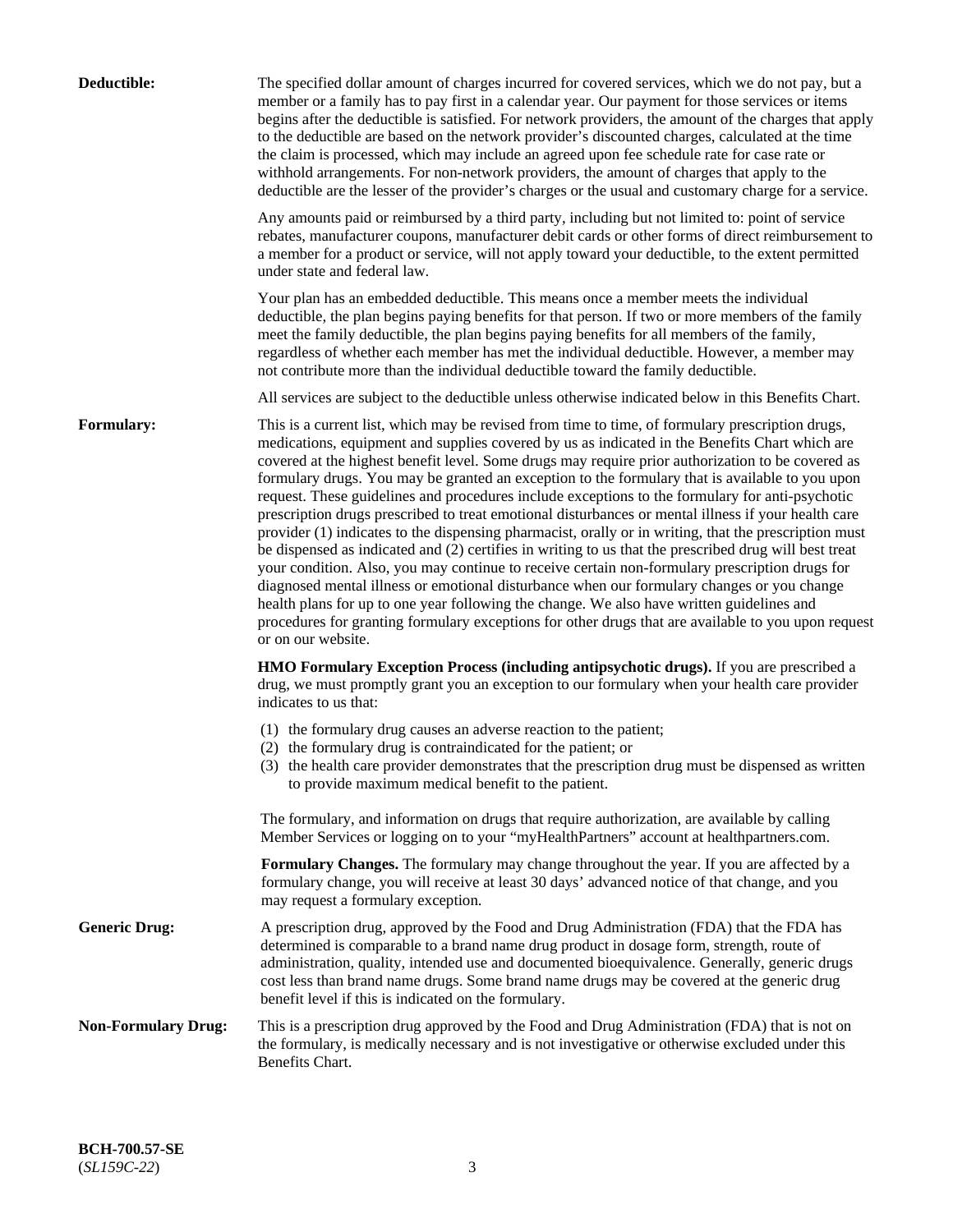| <b>Out-of-Pocket Expenses:</b> | You pay the specified copayments/coinsurance and deductibles applicable for particular services,<br>subject to the out-of-pocket limit described below. These amounts are in addition to the monthly<br>enrollment payments.                                                                                                                                                                                                                                                                                                        |
|--------------------------------|-------------------------------------------------------------------------------------------------------------------------------------------------------------------------------------------------------------------------------------------------------------------------------------------------------------------------------------------------------------------------------------------------------------------------------------------------------------------------------------------------------------------------------------|
| <b>Out-of-Pocket Limit:</b>    | You pay the copayments/coinsurance and deductibles for covered services, to the individual or<br>family out-of-pocket limit. Thereafter we cover 100% of the charges incurred for all other covered<br>services, for the rest of the calendar year. You pay amounts greater than the out-of-pocket limit if<br>you exceed any visit or day limits.                                                                                                                                                                                  |
|                                | Non-Network Benefits above the usual and customary charge (see definition of charge above) do<br>not apply to the out-of-pocket limit.                                                                                                                                                                                                                                                                                                                                                                                              |
|                                | Non-Network benefits for transplant surgery do not apply to the out-of-pocket limit.                                                                                                                                                                                                                                                                                                                                                                                                                                                |
|                                | Any amounts paid or reimbursed by a third party, including but not limited to: point of service<br>rebates, manufacturer coupons, manufacturer debit cards or other forms of direct reimbursement to<br>a member for a product or service, will not apply as an out of pocket expense, to the extent<br>permitted under state and federal law.                                                                                                                                                                                      |
|                                | You are responsible to keep track of the out-of-pocket expenses. Contact our Member Services<br>department for assistance in determining the amount paid by the enrollee for specific eligible<br>services received. Claims for reimbursement under the out-of-pocket limit provisions are subject<br>to the same time limits and provisions described under the "Claims Provisions" section of the<br>Contract.                                                                                                                    |
| <b>Specialty Drug List:</b>    | This is a current list, which may be revised from time to time, of prescription drugs, medications,<br>equipment and supplies, which are typically bio-pharmaceuticals. The purpose of a specialty drug<br>list is to facilitate enhanced monitoring of complex therapies used to treat specific conditions.<br>Specialty drugs are covered by us as indicated in this Benefits Chart. The specialty drug list is<br>available by calling Member Services or logging on to your "myHealthPartners" account at<br>healthpartners.com |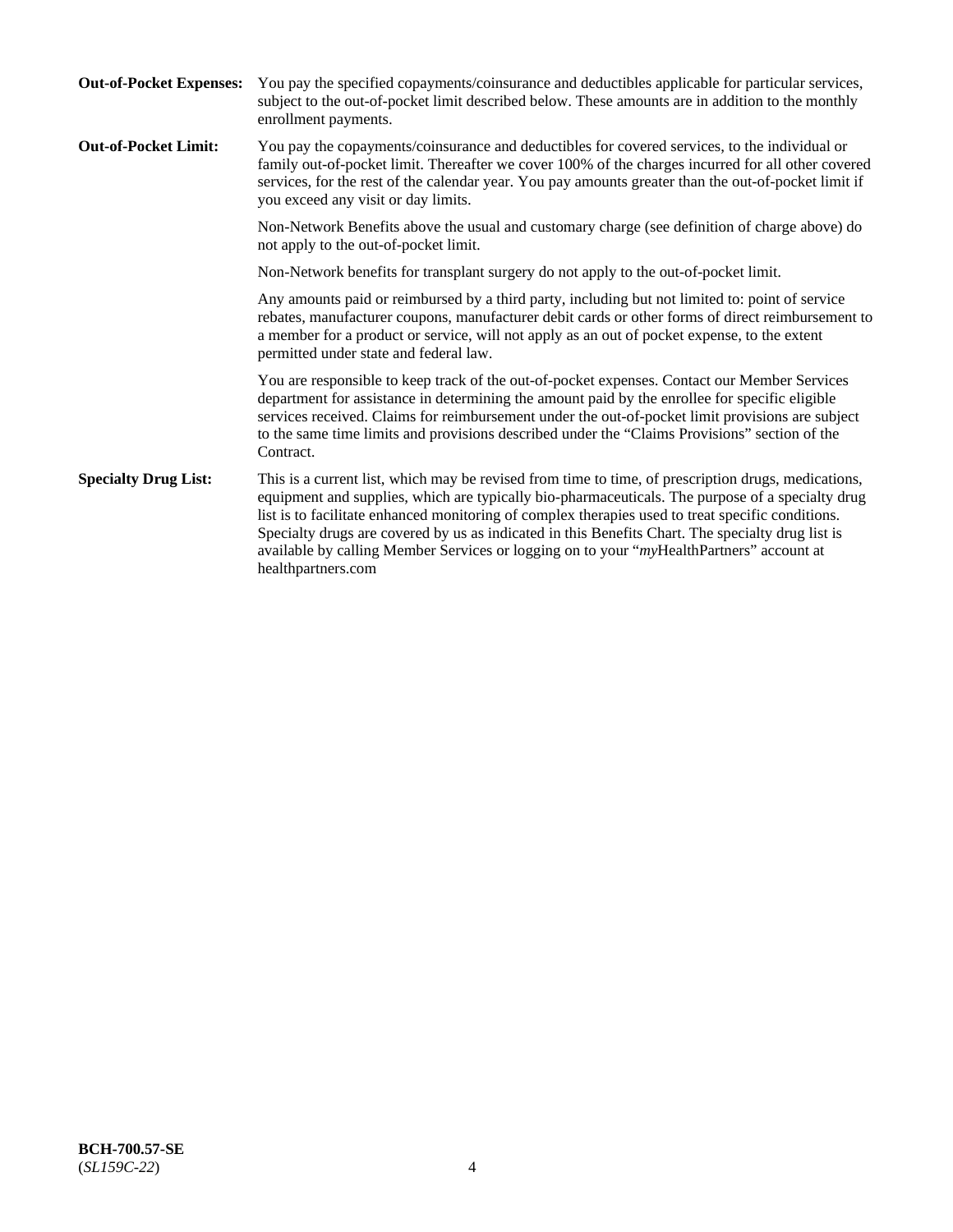# **DEDUCTIBLES AND OUT-OF-POCKET LIMITS**

### **Individual Calendar Year Deductible**

| <b>Network Benefits</b> | <b>Non-Network Benefits</b> |
|-------------------------|-----------------------------|
| \$2,000                 | \$10,000                    |

### **Family Calendar Year Deductible**

| <b>Network Benefits</b> | <b>Non-Network Benefits</b> |
|-------------------------|-----------------------------|
| \$6,000                 | \$20,000                    |

Separate deductibles must be satisfied under the Network Benefits and Non-Network Benefits.

Your plan has an embedded deductible. This means once a member meets the individual deductible, the plan begins paying benefits for that person. If two or more members of the family meet the family deductible, the plan begins paying benefits for all members of the family, regardless of whether each member has met the individual deductible. However, a member may not contribute more than the individual deductible toward the family deductible.

Any amounts paid or reimbursed by a third party, including but not limited to: point of service rebates, manufacturer coupons, debit cards or other forms of direct reimbursement to a member for a product or service, will not apply toward your deductible, to the extent permitted under state and federal law.

#### **Individual Calendar Year Out-of-Pocket Limit**

| <b>Network Benefits</b> | <b>Non-Network Benefits</b> |
|-------------------------|-----------------------------|
| \$7,000                 | \$30,000                    |

#### **Family Calendar Year Out-of-Pocket Limit**

| <b>Network Benefits</b> | Non-Network Benefits |
|-------------------------|----------------------|
| \$14,000                | \$60,000             |

Separate Out-of-Pocket Limits must be satisfied under the Network Benefits and Non-Network Benefits.

Non-Network Benefits above the usual and customary charge will not apply toward the individual or family out-of-pocket limit.

Non-Network benefits for transplant surgery do not apply to the out-of-pocket limit.

Any amounts paid or reimbursed by a third party, including but not limited to: point of service rebates, manufacturer coupons, manufacturer debit cards or other forms of direct reimbursement to a member for a product or service, will not apply as an out of pocket expense, to the extent permitted under state and federal law.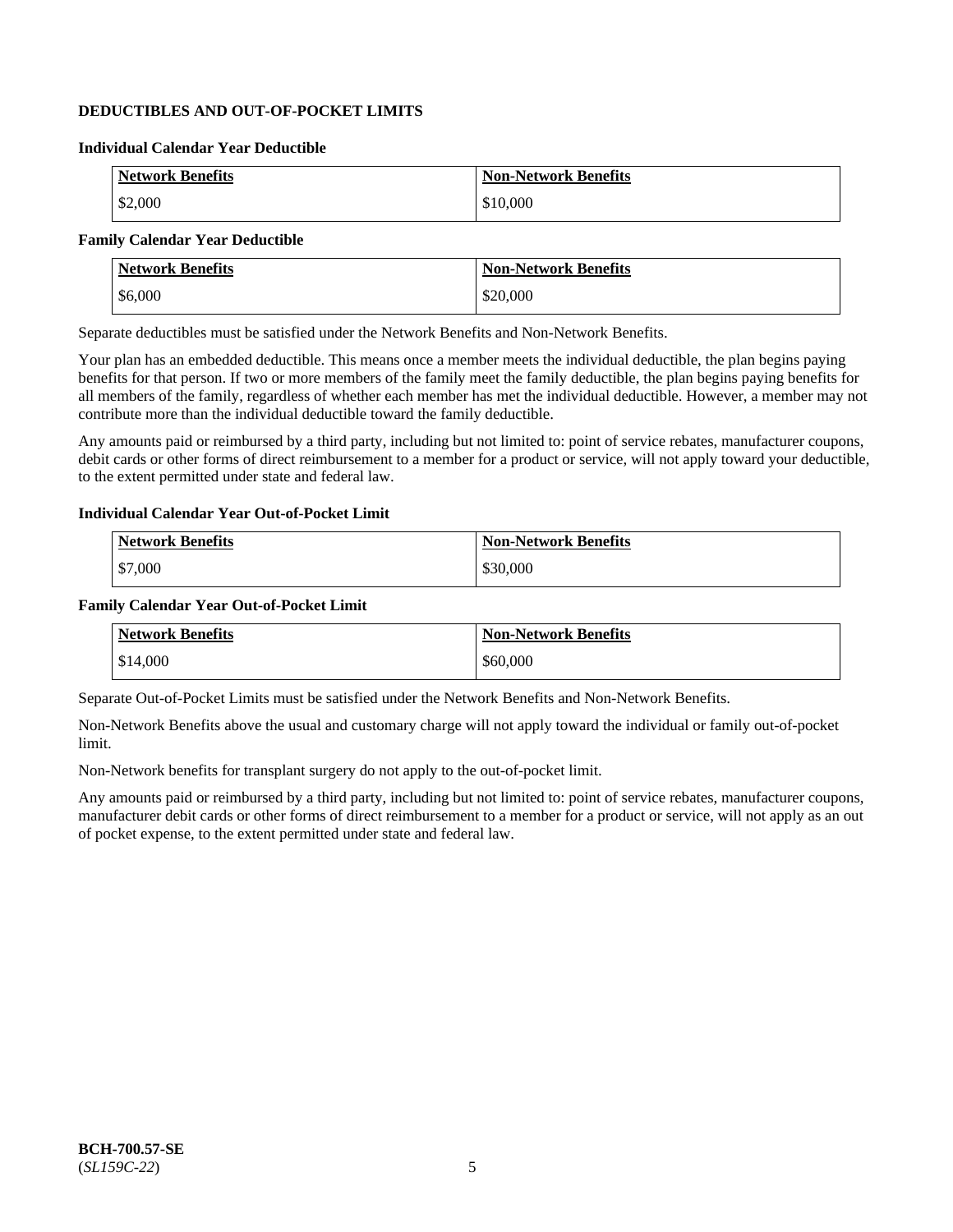# **AMBULANCE AND MEDICAL TRANSPORTATION**

### **Covered Services:**

We cover ambulance and medical transportation for medical emergencies.

We also cover medically necessary, non-emergency medical transportation if it meets our medical coverage criteria.

Covered services and supplies are based on established medical policies, which are subject to periodic review and modification by the medical or dental directors. These medical policies (medical coverage criteria) and applicable prior authorization requirements are available by calling Member Services or logging on to your "myHealthPartners" account at [healthpartners.com.](https://www.healthpartners.com/hp/index.html)

| <b>Network Benefits</b>      | <b>Non-Network Benefits</b> |
|------------------------------|-----------------------------|
| 70% of the charges incurred. | See Network Benefits.       |

### **Not Covered:**

See "Services Not Covered" in the Group Membership Contract.

# **BEHAVIORAL HEALTH SERVICES**

#### **Covered Services:**

Covered services are based on established medical policies, which are subject to periodic review and modification by the medical directors. These medical policies (medical coverage criteria) are available by calling Member Services or logging on to your "*my*HealthPartners" account at [healthpartners.com.](http://www.healthpartners.com/)

You have rights to parity in mental health and substance use disorder treatment as required by the federal Mental Health Parity and Addiction Equity Act and Minnesota Statutes, section 62Q.47. These laws require:

- That mental health and substance use disorder services be covered on the same basis as medical services;
- That cost-sharing for mental health and substance use disorder services can be no more restrictive than cost-sharing for similar medical services;
- That treatment restrictions and limitation such as prior authorization and medical necessity can be no more restrictive than for similar medical services;
- That if enrollees have concerns they can call Member Services, file a complaint with HealthPartners, or file a complaint with the Minnesota Department of Health.

### **Mental health services**

We cover services for: mental health diagnoses as described in the Diagnostic and Statistical Manual of Mental Disorders – Fifth Edition (DSM-5) (most recent edition).

We also provide coverage for mental health treatment ordered by a Minnesota court under a valid court order that is issued on the basis of a behavioral care evaluation performed by a licensed psychiatrist or doctoral level licensed psychologist, which includes a diagnosis and an individual treatment plan for care in the most appropriate, least restrictive environment. We must be given a copy of the court order and the behavioral care evaluation, the service must be a covered benefit under this plan, and the service must be provided by a network provider, or other provider as required by law. We cover the evaluation upon which the court order was based if it was provided by a network provider. We also provide coverage for the initial mental health evaluation of a child, regardless of whether that evaluation leads to a court order for treatment, if the evaluation is ordered by a Minnesota juvenile court.

**Outpatient services, including intensive outpatient and day treatment:** We cover medically necessary outpatient professional mental health services for evaluation, crisis intervention, and treatment of mental health disorders.

A comprehensive diagnostic assessment will be used as the basis for a determination by a mental health professional, concerning the appropriate treatment and the extent of services required.

Outpatient services we cover for a diagnosed mental health condition include the following:

- Individual, group, family, and multi-family therapy;
- Medication management provided by a physician, certified nurse practitioner, or physician's assistant;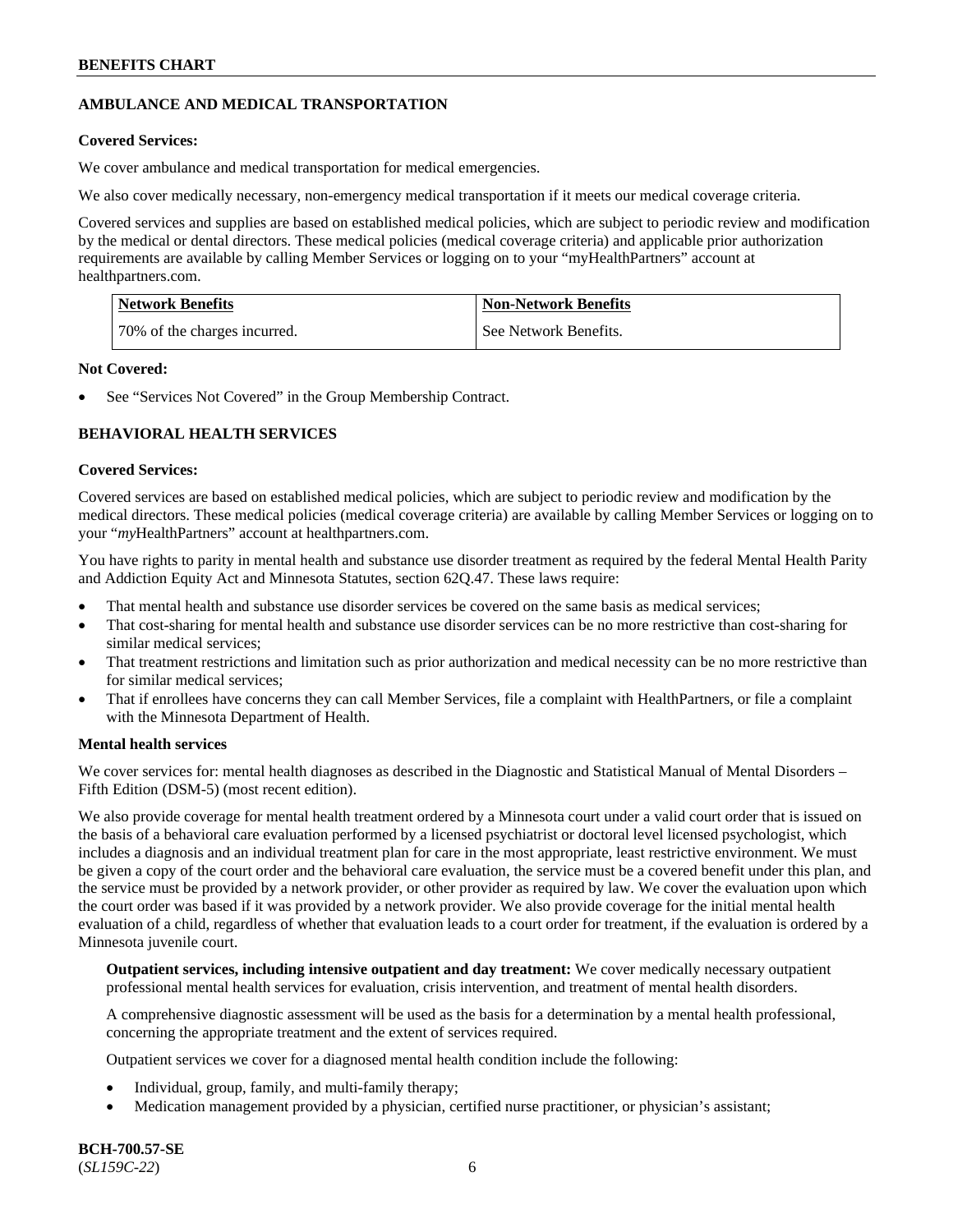- Psychological testing services for the purposes of determining the differential diagnoses and treatment planning for patients currently receiving behavioral health services;
- Day treatment and intensive outpatient services in a licensed program;
- Partial hospitalization services in a licensed hospital or community mental health center;
- Psychotherapy and nursing services provided in the home if authorized by us; and
- Treatment for gender dysphoria.

| <b>Network Benefits</b>                                                                                                                                                                                                                                                         | <b>Non-Network Benefits</b>  |
|---------------------------------------------------------------------------------------------------------------------------------------------------------------------------------------------------------------------------------------------------------------------------------|------------------------------|
| 70% of the charges incurred.                                                                                                                                                                                                                                                    | 50% of the charges incurred. |
| <b>First three visits</b>                                                                                                                                                                                                                                                       |                              |
| The first three mental health and substance use disorder<br>visits, urgent care visits, office visits, convenience<br>clinic visits, telephone visits and e-visits (other than<br>Virtuwell) combined in a calendar year are covered at<br>100%, not subject to the deductible. |                              |
| Physicians services are included; however charges for<br>day treatment services, group visits, office procedures,<br>laboratory, radiology and other ancillary services are<br>not included and will be subject to your deductible and<br>coinsurance.                          |                              |

#### **Group therapy**

| <b>Network Benefits</b>      | <b>Non-Network Benefits</b>  |
|------------------------------|------------------------------|
| 70% of the charges incurred. | 50% of the charges incurred. |

#### **Inpatient services, including mental health residential treatment services:** We cover the following:

- Medically necessary inpatient services in a hospital and professional services for treatment of mental health disorders. Medical stabilization is covered under inpatient hospital services in the "Hospital and Skilled Nursing Facility Services" section; and
- Medically necessary mental health residential treatment services. This care must be authorized by us and provided by a hospital or residential behavioral health treatment facility licensed by the local state or Department of Health and Human Services. Services not covered under this benefit include halfway houses, group homes, extended care facilities, shelter services, correctional services, detention services, transitional services, group residential services, foster care services and wilderness programs.

| Network Benefits             | Non-Network Benefits         |
|------------------------------|------------------------------|
| 70% of the charges incurred. | 50% of the charges incurred. |

### **Substance use disorder (SUD) services**

We cover medically necessary services for assessments by a licensed alcohol and drug counselor and treatment of substanceuse disorders as defined in the latest edition of the DSM-5.

**Outpatient services, including intensive outpatient and day treatment:** We cover medically necessary outpatient professional services for the diagnosis and treatment of substance use disorders. Substance use disorder treatment programs must be licensed by the applicable state agency.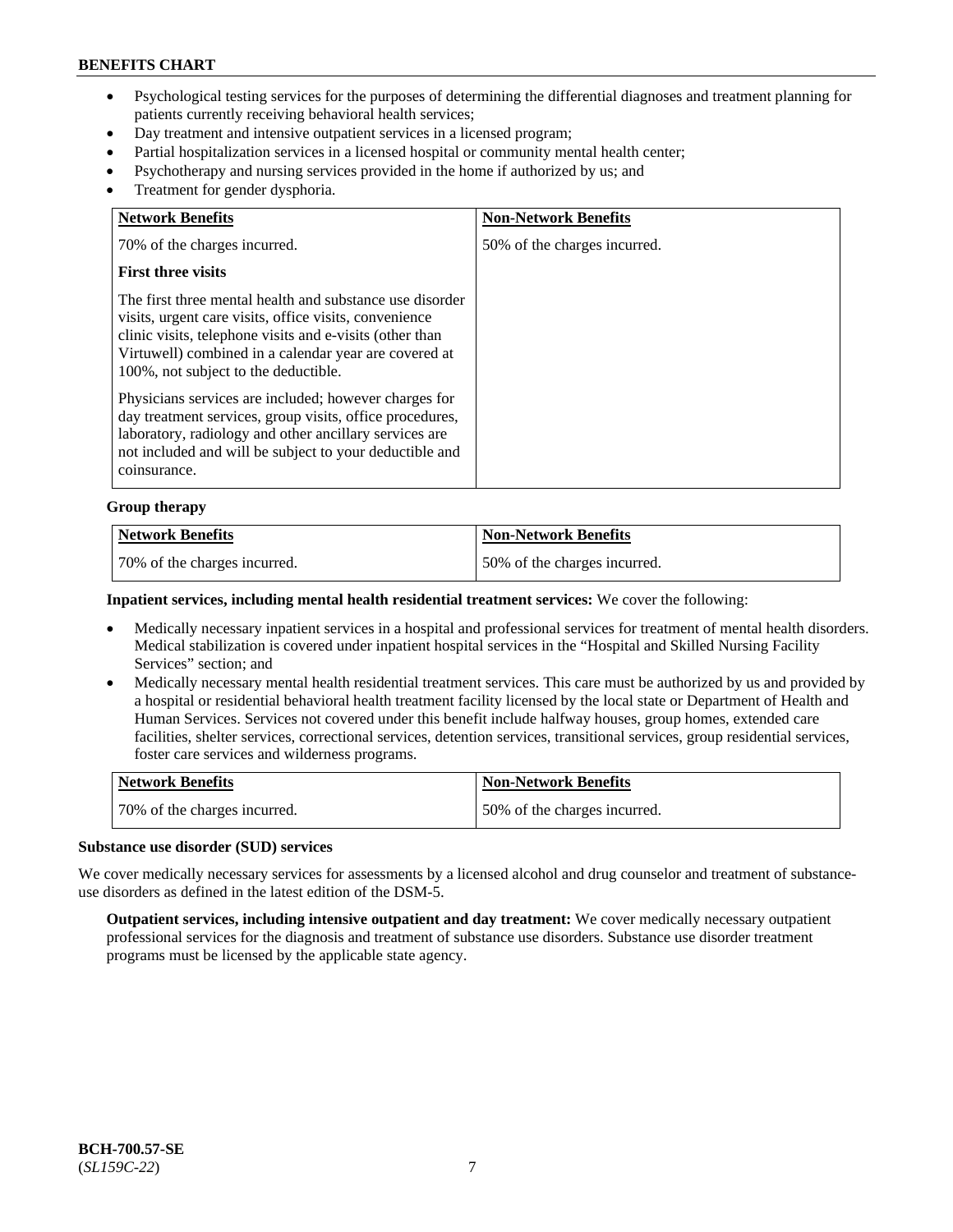Outpatient services we cover for a diagnosed substance use disorder include the following:

- Individual, group, family, and multi-family therapy provided in an office setting;
- Opiate replacement therapy including methadone and buprenorphine treatment; and
- Day treatment and intensive outpatient services in a licensed program.

| <b>Network Benefits</b>                                                                                                                                                                                                                                                         | <b>Non-Network Benefits</b>  |
|---------------------------------------------------------------------------------------------------------------------------------------------------------------------------------------------------------------------------------------------------------------------------------|------------------------------|
| 70% of the charges incurred.                                                                                                                                                                                                                                                    | 50% of the charges incurred. |
| <b>First three visits</b>                                                                                                                                                                                                                                                       |                              |
| The first three mental health and substance use disorder<br>visits, urgent care visits, office visits, convenience<br>clinic visits, telephone visits and e-visits (other than<br>Virtuwell) combined in a calendar year are covered at<br>100%, not subject to the deductible. |                              |
| Physicians services are included; however charges for<br>day treatment services, group visits, office procedures,<br>laboratory, radiology and other ancillary services are<br>not included and will be subject to your deductible and<br>coinsurance.                          |                              |

**Inpatient services:** We cover the following:

- Medically necessary inpatient services in a hospital or primary residential treatment in a licensed substance use disorder treatment center. Primary residential treatment is an intensive residential treatment program of limited duration, typically 30 days or less.
- Services provided in a hospital that is licensed by the local state and accredited by Medicare.
- Detoxification services in a hospital or community detoxification facility if it is licensed by the local Department of Health and Human Services.

| <b>Network Benefits</b>      | <b>Non-Network Benefits</b>  |
|------------------------------|------------------------------|
| 70% of the charges incurred. | 50% of the charges incurred. |

### **Not Covered:**

See "Services Not Covered" in the Group Membership Contract.

### **CHIROPRACTIC SERVICES**

### **Covered Services:**

We cover chiropractic services for rehabilitative care, provided to diagnose and treat acute neuromusculo-skeletal conditions.

Massage therapy which is performed in conjunction with other treatment/modalities by a chiropractor, is part of a prescribed treatment plan and is not billed separately is covered.

| Network Benefits             | <b>Non-Network Benefits</b>           |
|------------------------------|---------------------------------------|
| 70% of the charges incurred. | 50% of the charges incurred.          |
|                              | Limit of 20 visits per calendar year. |

### **Not Covered:**

- Massage therapy for the purpose of comfort or convenience of the member.
- See "Services Not Covered" in the Group Membership Contract.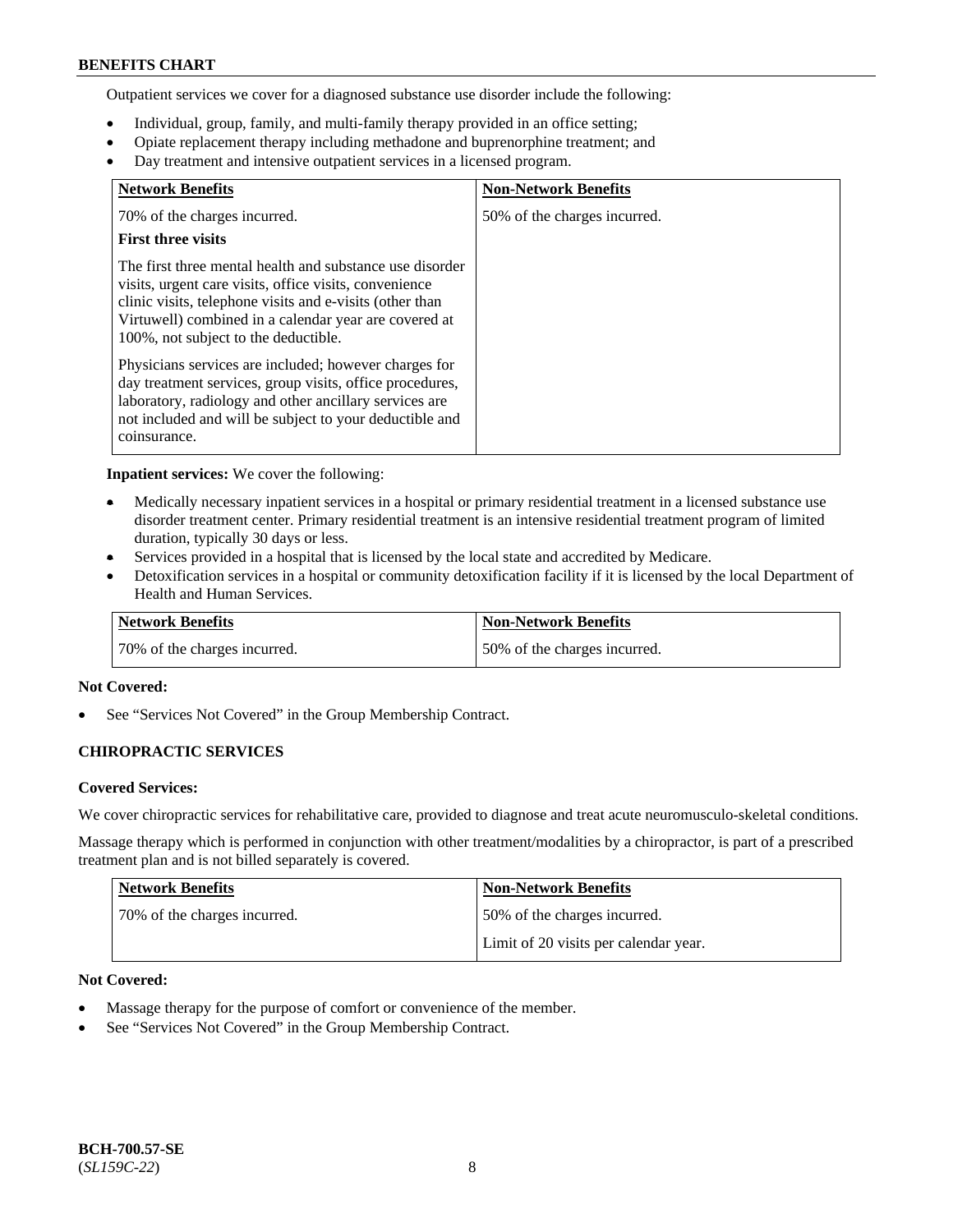# **CLINICAL TRIALS**

### **Covered Services:**

We cover certain routine services if you participate in a Phase I, Phase II, Phase III or Phase IV clinical trial that is conducted in relation to the prevention, detection, or treatment of cancer or other life-threatening disease or condition as defined in the Affordable Care Act. We cover routine patient costs for services that would be eligible under this Benefits Chart if the service was provided outside of a clinical trial.

| <b>Network Benefits</b>                                | <b>Non-Network Benefits</b>                            |
|--------------------------------------------------------|--------------------------------------------------------|
| Coverage level is same as corresponding Network        | Coverage level is same as corresponding Non-Network    |
| Benefit, depending on type of service provided such as | Benefit, depending on type of service provided such as |
| Office Visits for Illness or Injury, Inpatient or      | Office Visits for Illness or Injury, Inpatient or      |
| <b>Outpatient Hospital Services.</b>                   | <b>Outpatient Hospital Services.</b>                   |

### **Not Covered:**

- The investigative item, device or service itself.
- Items or services that are provided solely to satisfy data collection and analysis needs and that are not used in the direct clinical management of the patient.
- A service that is clearly inconsistent with widely accepted and established standards of care for a particular diagnosis.
- See "Services Not Covered" in the Group Membership Contract.

# **DENTAL SERVICES**

# **Covered Services:**

We cover services as described below.

**Accidental dental services:** We cover dentally necessary services to treat and restore damage done to sound, natural, unrestored teeth as a result of an accidental injury. Coverage is for damage caused by external trauma to face and mouth only, not for cracked or broken teeth which result from biting or chewing. We cover restorations, root canals, crowns and replacement of teeth lost that are directly related to the accident in which the member was involved. We cover initial exams, xrays, and palliative treatment including extractions, and other oral surgical procedures directly related to the accident. Subsequent treatment must be initiated within the specified time-frame and must be directly related to the accident. We do not cover restoration and replacement of teeth that are not "sound and natural" at the time of the accident.

Full mouth rehabilitation to correct occlusion (bite) and malocclusion (misaligned teeth not due to the accident) are not covered.

When an implant-supported dental prosthetic treatment is pursued, the accidental dental benefit will be applied to the prosthetic procedure. Benefits are limited to the amount that would be paid toward the placement of a removable dental prosthetic appliance that could be used in the absence of implant treatment. Care must be provided or pre-authorized by a HealthPartners dentist.

| <b>Network Benefits</b>      | <b>Non-Network Benefits</b>  |
|------------------------------|------------------------------|
| 70% of the charges incurred. | 50% of the charges incurred. |

For all accidental dental services, treatment and/or restoration must be initiated within six months of the date of the injury. Coverage is limited to the initial course of treatment and/or initial restoration. Services must be provided within twenty-four months of the date of injury to be covered.

# **Medical referral dental services**

**Medically necessary outpatient dental services:** We cover medically necessary outpatient dental services. Coverage is limited to dental services required for treatment of an underlying medical condition, e.g., removal of teeth to complete radiation treatment for cancer of the jaw, cysts and lesions.

| Network Benefits             | <b>Non-Network Benefits</b>  |
|------------------------------|------------------------------|
| 70% of the charges incurred. | 50% of the charges incurred. |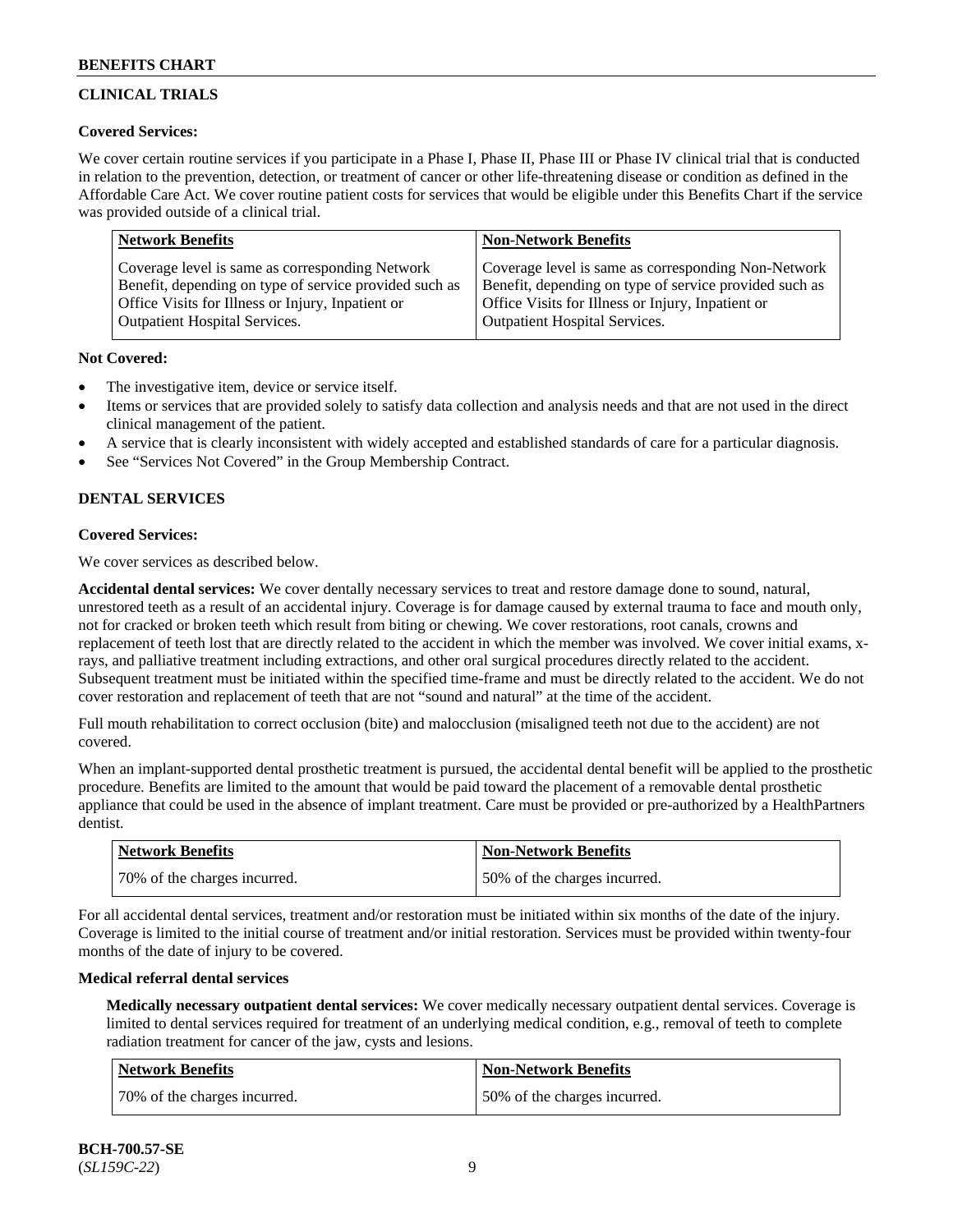**Medically necessary hospitalization and anesthesia for dental care:** We cover medically necessary hospitalization for dental care. This is limited to charges incurred by a member who: (1) is a child under age 5; (2) is severely disabled; (3) has a medical condition and requires hospitalization or general anesthesia for dental care treatment; or (4) is a child between age 5 and 12 and care in dental offices has been attempted unsuccessfully and usual methods of behavior modification have not been successful, or when extensive amounts of restorative care, exceeding four appointments, are required. Coverage is limited to facility and anesthesia charges. Oral surgeon/dentist professional fees are not covered.

| <b>Network Benefits</b>      | Non-Network Benefits         |
|------------------------------|------------------------------|
| 70% of the charges incurred. | 50% of the charges incurred. |

**Medical complications of dental care:** We cover medical complications of dental care. Treatment must be medically necessary care and related to medical complications of non-covered dental care, including complications of the head, neck, or substructures.

| <b>Network Benefits</b>      | <b>Non-Network Benefits</b>  |
|------------------------------|------------------------------|
| 70% of the charges incurred. | 50% of the charges incurred. |

**Oral surgery:** We cover oral surgery. Coverage is limited to treatment of medical conditions requiring oral surgery, such as treatment of oral neoplasm, non-dental cysts, fracture of the jaws, trauma of the mouth and jaws.

| <b>Network Benefits</b>      | <b>Non-Network Benefits</b>  |
|------------------------------|------------------------------|
| 70% of the charges incurred. | 50% of the charges incurred. |

**Treatment of cleft lip and cleft palate:** We cover treatment of cleft lip and cleft palate of a dependent child to age 26, including orthodontic treatment and oral surgery directly related to the cleft. Benefits are limited to inpatient or outpatient expenses arising from medical and dental treatment that was scheduled or initiated prior to the dependent turning age 19. Dental services that are not required for the treatment of cleft lip or cleft palate are not covered. If a dependent child covered under this Contract is also covered under a dental plan which includes orthodontic services, that dental plan shall be considered primary for the necessary orthodontic services. Oral appliances are subject to the same copayment, conditions and limitations as durable medical equipment.

| <b>Network Benefits</b>      | <b>Non-Network Benefits</b>  |
|------------------------------|------------------------------|
| 70% of the charges incurred. | 50% of the charges incurred. |

**Treatment of temporomandibular disorder (TMD) and craniomandibular disorder (CMD):** We cover surgical and nonsurgical treatment of temporomandibular disorder (TMD) and craniomandibular disorder (CMD), which is medically necessary care. Dental services which are not required to directly treat TMD or CMD are not covered.

| <b>Network Benefits</b>      | <b>Non-Network Benefits</b>  |
|------------------------------|------------------------------|
| 70% of the charges incurred. | 50% of the charges incurred. |

### **Not Covered:**

- Dental treatment, procedures or services not listed in this Benefits Chart.
- Accident related dental services if treatment is (1) provided to teeth which are not sound and natural, (2) to teeth which have been restored, (3) initiated beyond six months from the date of the injury, (4) received beyond the initial treatment or restoration or (5) received beyond twenty-four months from the date of injury.
- Oral surgery to remove wisdom teeth.
- Orthognathic treatment or procedures and all related services, unless it is required to treat TMD or CMD and it meets our medical coverage criteria.
- See "Services Not Covered" in the Group Membership Contract.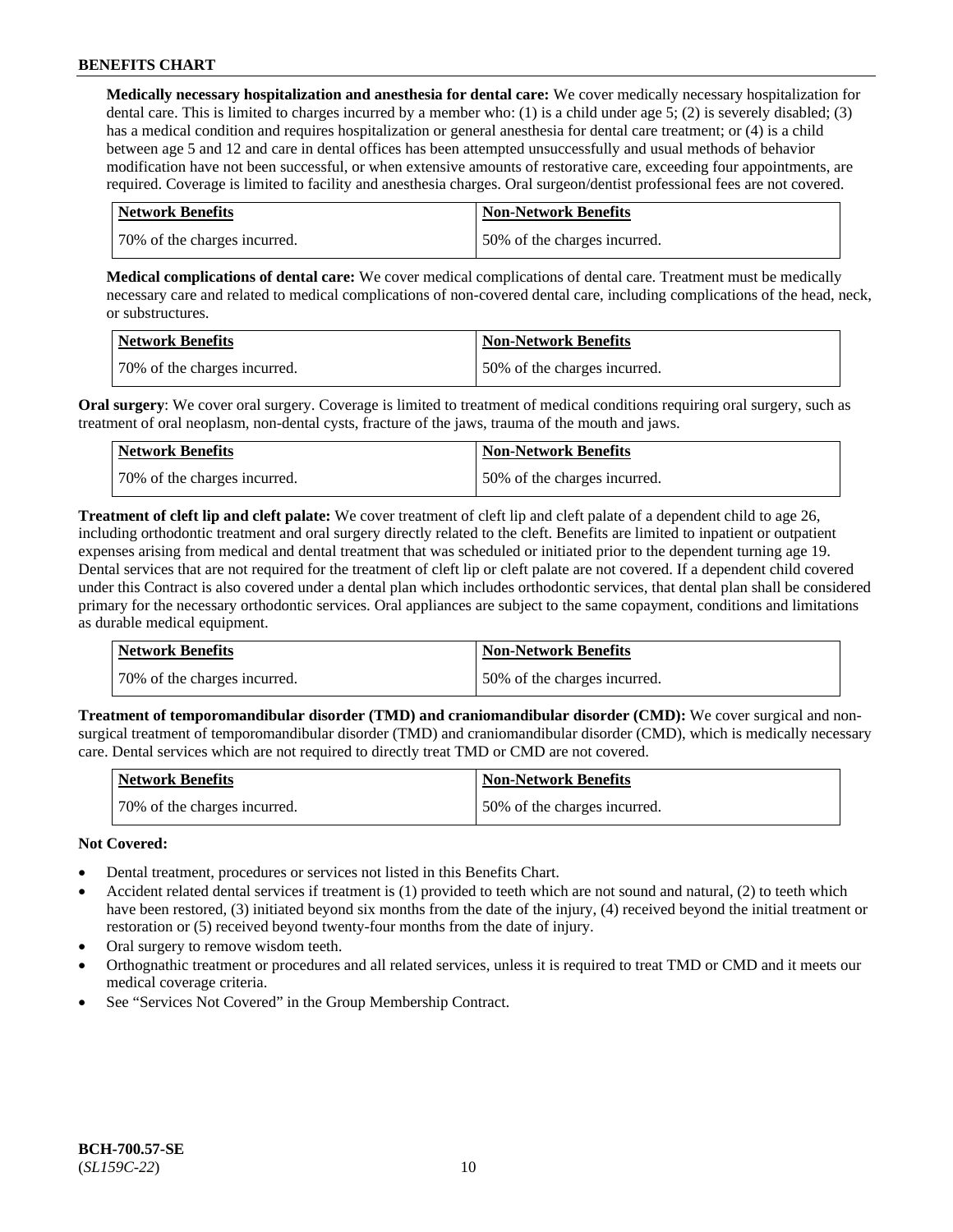# **DIABETES AND HYPERTENSION DISEASE MANAGEMENT PROGRAM**

### **Covered Services:**

If you meet criteria for coverage, you may qualify for the Diabetes and/or Hypertension Disease Management Program.

The program covers group health coaching which focuses on weight loss, exercise, behavior modification and health education through Omada Health.

| <b>Network Benefits</b>                                     | <b>Non-Network Benefits</b> |
|-------------------------------------------------------------|-----------------------------|
| 100% of the charges incurred.<br>Deductible does not apply. | Not applicable.             |

#### **Not Covered:**

See "Services Not Covered" in the Group Membership Contract.

# **DIABETIC EQUIPMENT AND SUPPLIES**

### **Covered Services:**

We cover physician prescribed medically appropriate and necessary drugs and supplies used in the management and treatment of diabetes for members with gestational, Type I or Type II diabetes including durable diabetic equipment and disposable supplies, as described below.

Certain items are only covered if your condition meets our coverage criteria and obtained through an authorized vendor. For more information on what we cover and any prior authorization requirements, call Member Services or log on to your "*my*HealthPartners" account at [healthpartners.com.](http://www.healthpartners.com/)

Insulin and medications for diabetes are covered as outpatient drugs under the "Prescription Drug Services" section.

**Pumps and Pump Supplies.** These include diabetic insulin pumps, diabetic infusion pumps and infusion pump supplies such as infusion sets, tubing, connectors and syringe reservoirs.

| <b>Network Benefits</b>                                                                     | <b>Non-Network Benefits</b>  |
|---------------------------------------------------------------------------------------------|------------------------------|
| Pumps received at a pharmacy:<br>70% of the charges incurred.<br>Deductible does not apply. | 50% of the charges incurred. |
| Pumps received from a non-pharmacy approved<br>vendor:<br>70% of the charges incurred.      |                              |

### **All other durable equipment and diabetic supplies**

Durable Diabetic Equipment and Supplies. These include continuous glucose monitoring system (CGMS), transmitter, sensors and receivers, diabetic blood glucose monitors and control/calibrating solutions (for checking accuracy or testing equipment and test strips).

Disposable Diabetic Supplies. These are one-time use supplies, including syringes, lancets, lancet devices, blood and urine ketone test strips, and needles.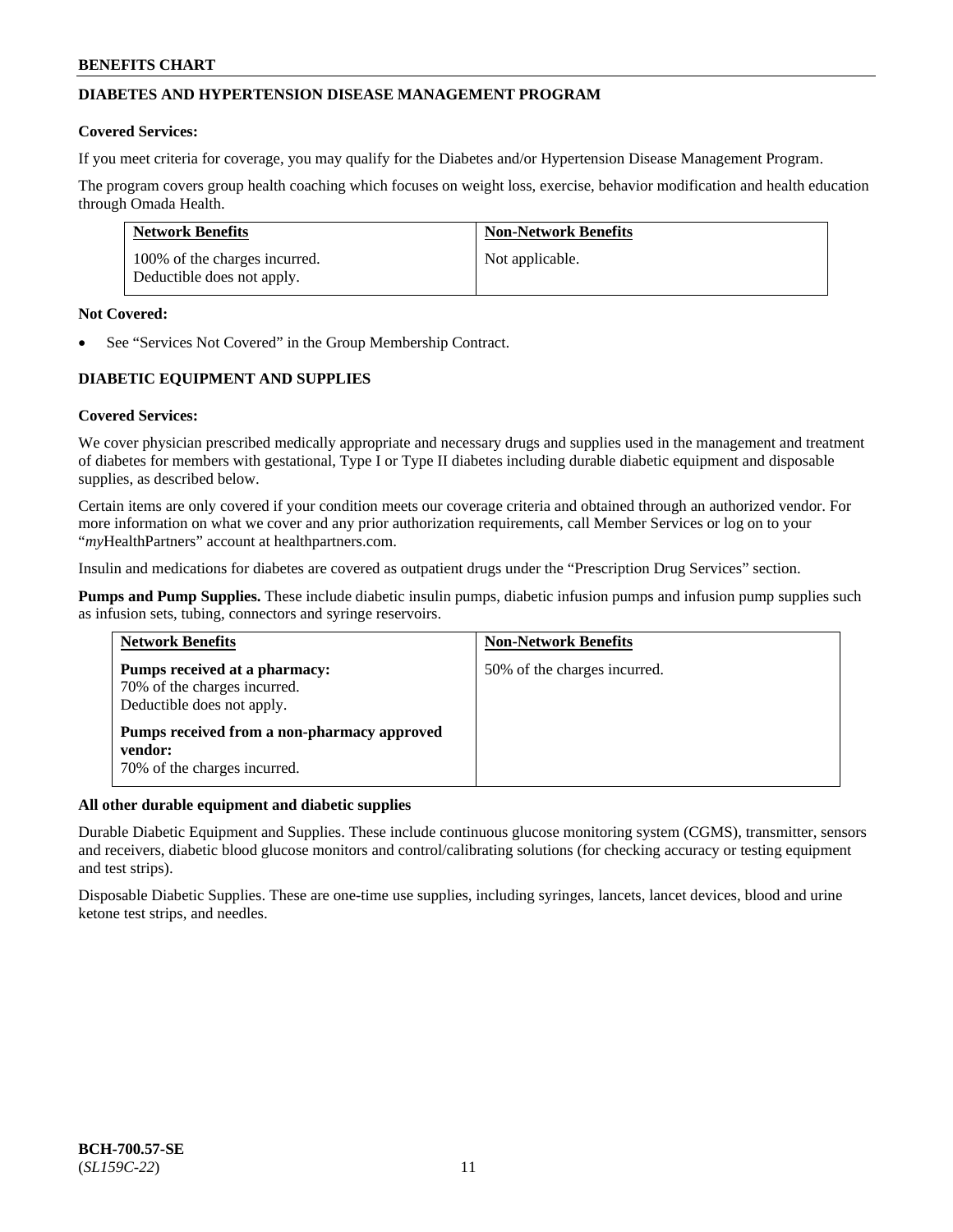Certain diabetic supplies and equipment must be purchased at a pharmacy.

| <b>Network Benefits</b>                                                                                              | <b>Non-Network Benefits</b>  |
|----------------------------------------------------------------------------------------------------------------------|------------------------------|
| If received through a pharmacy:<br>70% of the charges incurred.<br>Deductible does not apply.                        | 50% of the charges incurred. |
| If received through a non-pharmacy provider:<br>70% of the charges incurred if purchased from an<br>approved vendor. |                              |

### **Limitations:**

- No more than a 93-day supply of diabetic supplies is covered and dispensed at a time.
- We require that certain diabetic supplies and equipment be purchased at a pharmacy.
- Diabetic supplies and equipment are limited to certain models and brands.
- Durable medical equipment and supplies must be obtained from or repaired by approved vendors.
- Covered services and supplies are based on established medical policies which are subject to periodic review and modification by the medical directors. Our coverage policy for diabetic supplies includes information on our required models and brands. These medical policies (medical coverage criteria) are available by calling Member Services or logging on to your "*my*HealthPartners" account at [healthpartners.com.](http://www.healthpartners.com/)

# **Not Covered:**

- Replacement or repair of any covered items, if the items are (i) damaged or destroyed by misuse, abuse or carelessness, (ii) lost: or (iii) stolen.
- Duplicate or similar items.
- Labor and related charges for repair of any covered items which are more than the cost of replacement by an approved vendor.
- Batteries for monitors and equipment.
- Sales tax, mailing, delivery charges, service call charges.
- See "Services Not Covered" in the Group Membership Contract.

# **DIAGNOSTIC IMAGING SERVICES**

### **Covered Services:**

We cover diagnostic imaging, when ordered by a provider and provided in a clinic or outpatient hospital facility.

For Network Benefits, non-emergent, scheduled outpatient Magnetic Resonance Imaging (MRI) and Computed Tomography (CT) must be provided at a designated facility. Your physician or facility will obtain or verify prior authorization for these services with HealthPartners, as needed.

We cover services provided in a clinic or outpatient hospital facility (to see the benefit level for inpatient hospital or skilled nursing facility services, see benefits under Inpatient Hospital and Skilled Nursing Facility Services).

### **Outpatient magnetic resonance imaging (MRI) and computed tomography (CT)**

| <b>Network Benefits</b>      | <b>Non-Network Benefits</b>  |
|------------------------------|------------------------------|
| 70% of the charges incurred. | 50% of the charges incurred. |

### **All other outpatient diagnostic imaging services for illness or injury**

### **Services for illness or injury**

| <b>Network Benefits</b>      | <b>Non-Network Benefits</b>   |
|------------------------------|-------------------------------|
| 70% of the charges incurred. | 150% of the charges incurred. |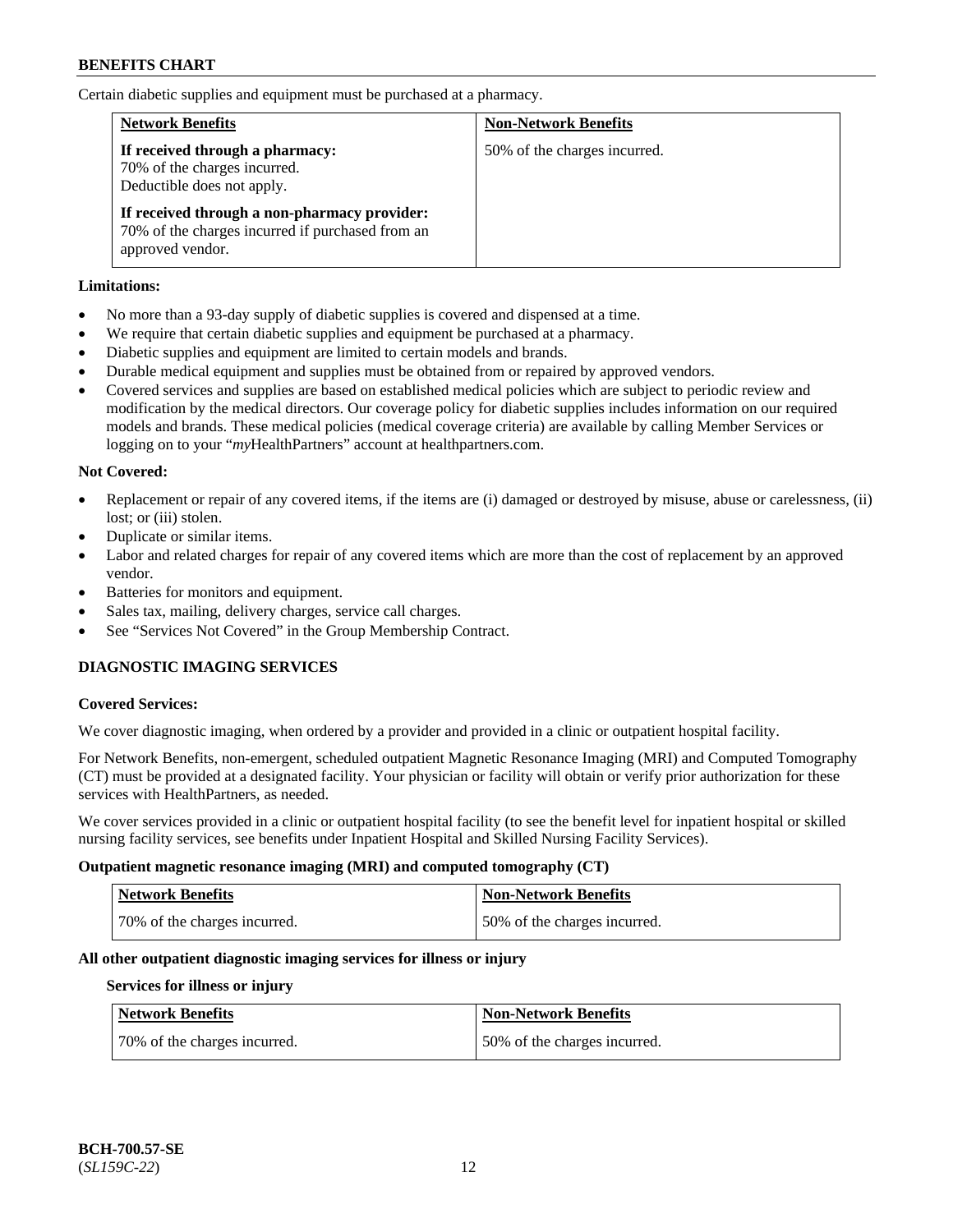#### **Preventive services (MRI/CT procedures are not considered preventive)**

Diagnostic imaging services associated with preventive services are covered at the benefit level shown in the "Preventive Services" section of this Benefits Chart.

#### **Not Covered:**

See "Services Not Covered" in the Group Membership Contract.

# **DURABLE MEDICAL EQUIPMENT, PROSTHETICS, ORTHOTICS, AND SUPPLIES**

#### **Covered Services:**

We cover equipment and services, as described below.

We cover durable medical equipment and services, prosthetics, orthotics and supplies, subject to the limitations below.

External hearing aids (including osseointegrated or bone anchored) for members age 18 or younger who have hearing loss that is not correctable by other covered procedures. Coverage is limited to one basic, standard hearing aid for each ear every three years. A basic hearing aid is defined as a hearing device that consists of a microphone, amplifier, volume control, battery and receiver. It does not include upgrades above and beyond the functionality of a basic hearing aid, including but not limited to hearing improvements for group settings, background noise, Bluetooth/remote control functionality, or extended warranties. Charges for upgrades above the cost of a basic, standard hearing aid are not covered.

Diabetic equipment and supplies are covered under the "Diabetic Equipment and Supplies" section.

#### **Special dietary treatment for Phenylketonuria (PKU) if it meets our medical coverage criteria**

| <b>Network Benefits</b>                                    | <b>Non-Network Benefits</b>  |
|------------------------------------------------------------|------------------------------|
| 70% of the charges incurred.<br>Deductible does not apply. | 50% of the charges incurred. |

# **Oral amino acid based elemental formula if it meets our medical coverage criteria**

| <b>Network Benefits</b>      | ' Non-Network Benefits       |
|------------------------------|------------------------------|
| 70% of the charges incurred. | 50% of the charges incurred. |

#### **All other durable medical equipment, prosthetics, orthotics and supplies**

| <b>Network Benefits</b>      | <b>Non-Network Benefits</b>  |
|------------------------------|------------------------------|
| 70% of the charges incurred. | 50% of the charges incurred. |

#### **Limitations:**

Coverage of durable medical equipment is limited by the following:

- Payment will not exceed the cost of an alternate piece of equipment or service that is effective and medically necessary.
- Wigs for hair loss resulting from alopecia areata are limited to one per calendar year.
- For prosthetic benefits, other than hair prostheses (i.e., wigs) for hair loss resulting from alopecia areata and oral appliances for cleft lip and cleft palate, payment will not exceed the cost of an alternate piece of equipment or service that is effective, medically necessary and enables members to conduct standard activities of daily living.
- We reserve the right to determine if an item will be approved for rental vs. purchase.
- Durable medical equipment and supplies must be obtained from or repaired by approved vendors.
- Covered services and supplies are based on established medical policies, which are subject to periodic review and modification by the medical or dental directors. Our coverage policy for diabetic supplies includes information on our required models and brands. These medical policies (medical coverage criteria) are available by calling Member Services or logging on to your "*my*HealthPartners" account a[t healthpartners.com.](https://www.healthpartners.com/hp/index.html)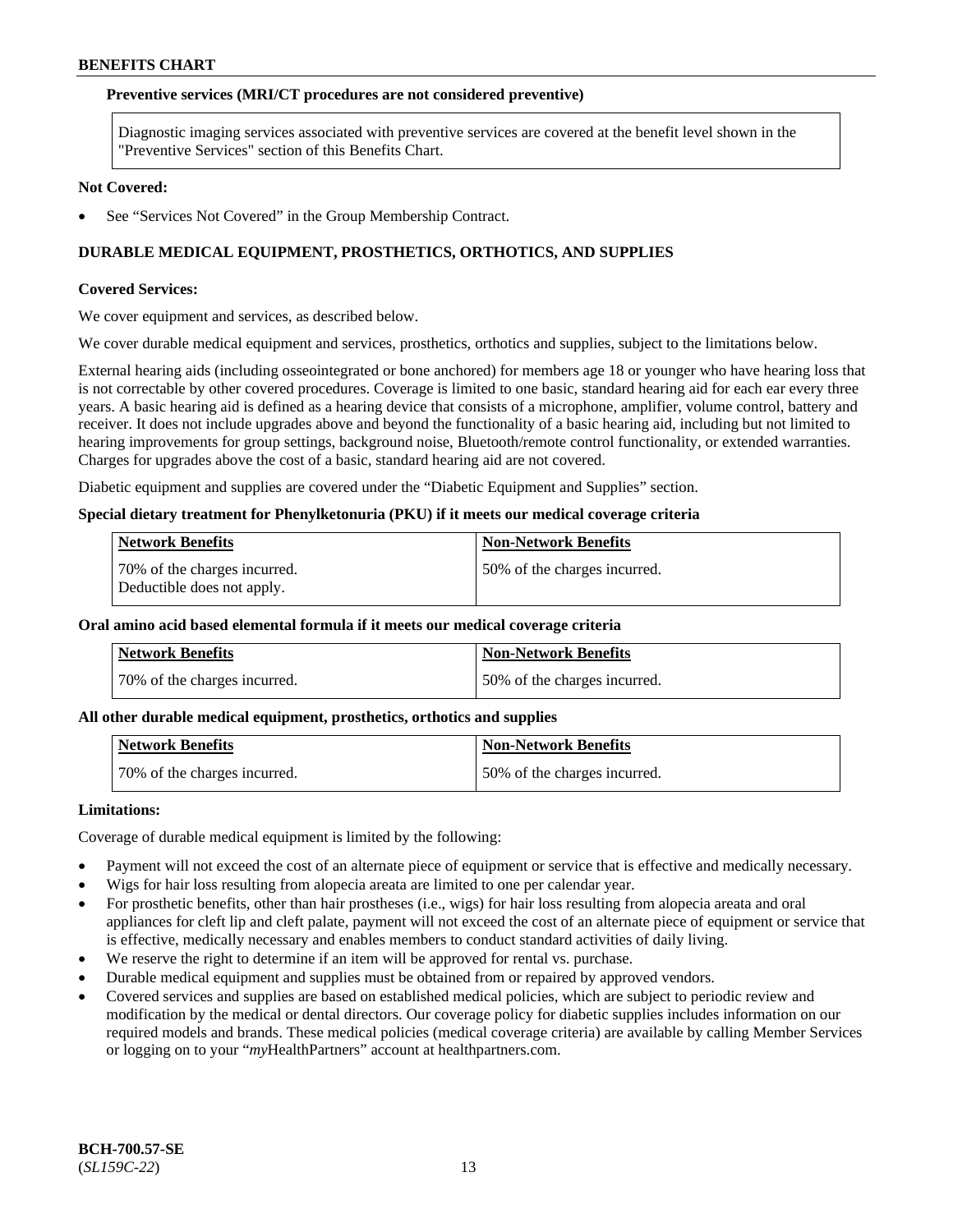# **Not Covered:**

Items that are not eligible for coverage include, but are not limited to:

- Replacement or repair of any covered items, if the items are (i) damaged or destroyed by misuse, abuse or carelessness, (ii) lost; or (iii) stolen.
- Duplicate or similar items.
- Labor and related charges for repair of any covered items which are more than the cost of replacement by an approved vendor.
- Sales tax, mailing, delivery charges, service call charges.
- Items that are primarily educational in nature or for hygiene, vocation, comfort, convenience or recreation.
- Communication aids or devices: equipment to create, replace or augment communication abilities including, but not limited to, speech processors, receivers, communication boards, or computer or electronic assisted communication.
- Hearing aids (implantable and external, including osseointegrated or bone anchored) and their fitting, except as specifically described in this Benefits Chart. This exclusion does not apply to cochlear implants.
- Eyeglasses, contact lenses and their fitting, measurement and adjustment, except as specifically described in this Benefits Chart.
- Hair prostheses (wigs), except as specifically described in this Benefits Chart.
- Household equipment which primarily has customary uses other than medical, such as, but not limited to, exercise cycles, air purifiers, central or unit air conditioners, water purifiers, non-allergenic pillows, mattresses or waterbeds.
- Household fixtures including, but not limited to, escalators or elevators, ramps, swimming pools and saunas.
- Modifications to the structure of the home including, but not limited to, wiring, plumbing or charges for installation of equipment.
- Vehicle, car or van modifications including, but not limited to, hand brakes, hydraulic lifts and car carrier.
- Rental equipment while owned equipment is being repaired by non-contracted vendors, beyond one month rental of medically necessary equipment.
- Other equipment and supplies, including but not limited to assistive devices, that we determine are not eligible for coverage.
- See "Services Not Covered" in the Group Membership Contract.

# **EMERGENCY AND URGENTLY NEEDED CARE SERVICES**

### **Covered Services:**

We cover services for emergency care and urgently needed care if the services are otherwise eligible for coverage under this Benefits Chart.

**Urgently needed care.** These are services to treat an unforeseen illness or injury, which are required in order to prevent a serious deterioration in your health, and which cannot be delayed until the next available clinic or office hours.

### **Urgently needed care at clinics**

| <b>Network Benefits</b>                                                                                                                                                                                                                                                         | <b>Non-Network Benefits</b> |
|---------------------------------------------------------------------------------------------------------------------------------------------------------------------------------------------------------------------------------------------------------------------------------|-----------------------------|
| 70% of the charges incurred.                                                                                                                                                                                                                                                    | See Network Benefits.       |
| <b>First three visits</b>                                                                                                                                                                                                                                                       |                             |
| The first three mental health and substance use disorder<br>visits, urgent care visits, office visits, convenience<br>clinic visits, telephone visits and e-visits (other than<br>Virtuwell) combined in a calendar year are covered at<br>100%, not subject to the deductible. |                             |
| Physicians services are included; however, charges for<br>day treatment services, group visits, office procedures,<br>laboratory, radiology and other ancillary services are<br>not included and will be subject to your deductible and<br>coinsurance.                         |                             |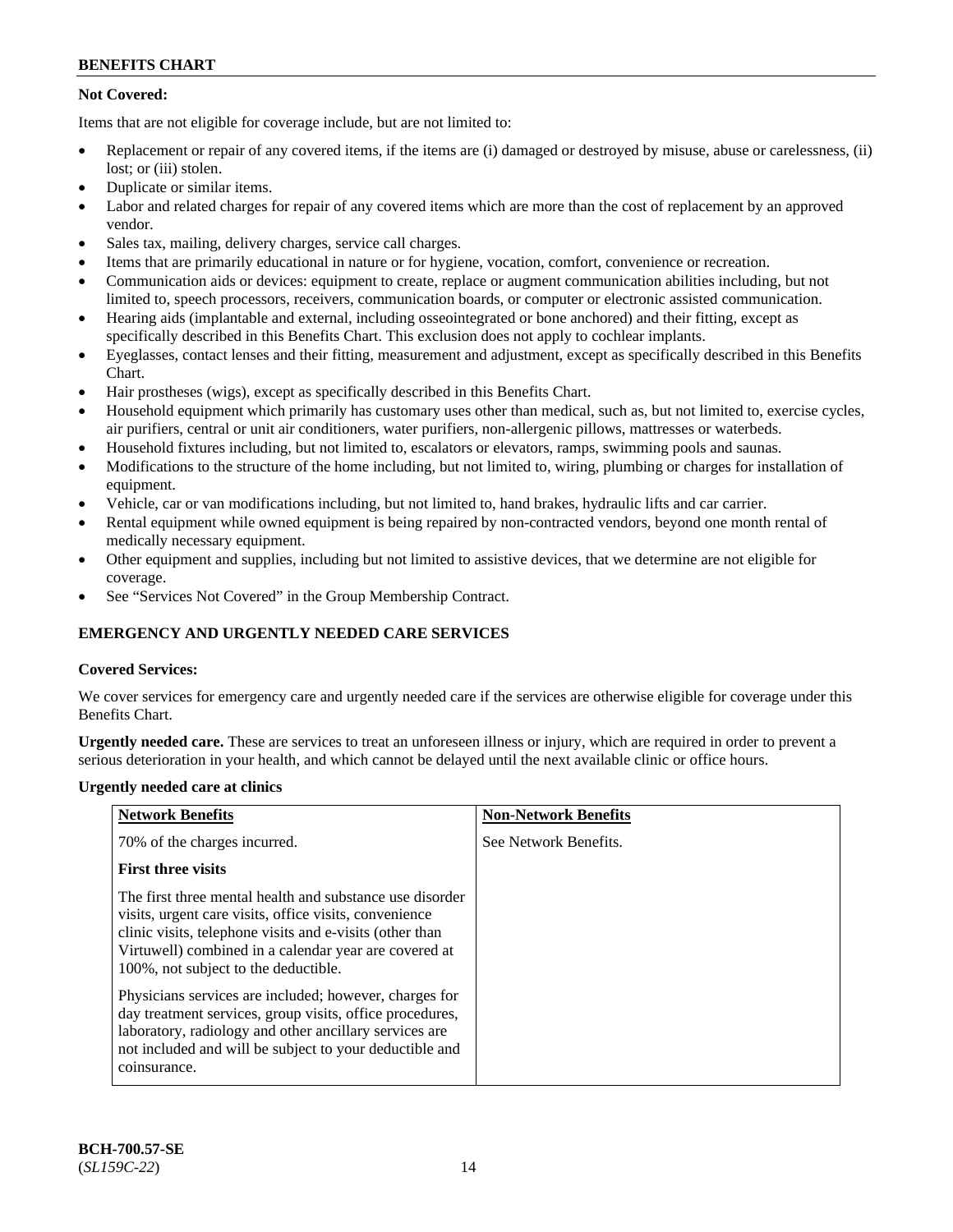**Emergency care.** These are services to treat: (1) the sudden, unexpected onset of illness or injury which, if left untreated or unattended until the next available clinic or office hours, would result in hospitalization, or (2) a condition requiring professional health services immediately necessary to preserve life or stabilize health. Emergency care includes emergency services as defined in Division BB, Title I, Section 102 of the Consolidated Appropriations Act of 2021. Emergency care also includes an immediate response service available on a 24-hour, seven-day-a-week basis for each child, or person, having a psychiatric crisis, a mental health crisis, or a mental health emergency.

When reviewing claims for coverage of emergency services, our medical director will take into consideration a reasonable layperson's belief that the circumstances required immediate medical care that could not wait until the next working day or next available clinic appointment. Emergency care also includes an immediate response service available on a 24-hour, sevenday-a-week basis for each child, or person, having a psychiatric crisis, a mental health crisis, or a mental health emergency.

### **Emergency care in a hospital emergency room, including professional services of a physician**

| <b>Network Benefits</b>      | <b>Non-Network Benefits</b> |
|------------------------------|-----------------------------|
| 70% of the charges incurred. | See Network Benefits.       |

### **Inpatient emergency care in a hospital**

| Network Benefits             | <b>Non-Network Benefits</b> |
|------------------------------|-----------------------------|
| 70% of the charges incurred. | See Network Benefits.       |

# **Not Covered:**

See "Services Not Covered" in the Group Membership Contract.

# **GENE THERAPY**

# **Covered Services:**

We cover gene therapy treatment that meets our current medical coverage criteria.

| <b>Network Benefits</b>                                                                                                                                                                                 | <b>Non-Network Benefits</b> |
|---------------------------------------------------------------------------------------------------------------------------------------------------------------------------------------------------------|-----------------------------|
| Coverage level is same as corresponding Network<br>Benefit, depending on type of service provided, such as<br>Office Visits for Illness or Injury, Inpatient or<br><b>Outpatient Hospital Services.</b> | No Coverage.                |

### **Limitations:**

- Gene therapy must be provided by a designated provider.
- Specific types of gene therapy are limited to therapies and conditions specified in our medical coverage criteria.

# **Not Covered:**

See "Services Not Covered" in the Group Membership Contract.

# **HEALTH EDUCATION**

### **Covered Services:**

We cover education for preventive services and education for the management of chronic health problems (such as diabetes).

| <b>Network Benefits</b>                                     | Non-Network Benefits         |
|-------------------------------------------------------------|------------------------------|
| 100% of the charges incurred.<br>Deductible does not apply. | 50% of the charges incurred. |

# **Not Covered:**

See "Services Not Covered" in the Group Membership Contract.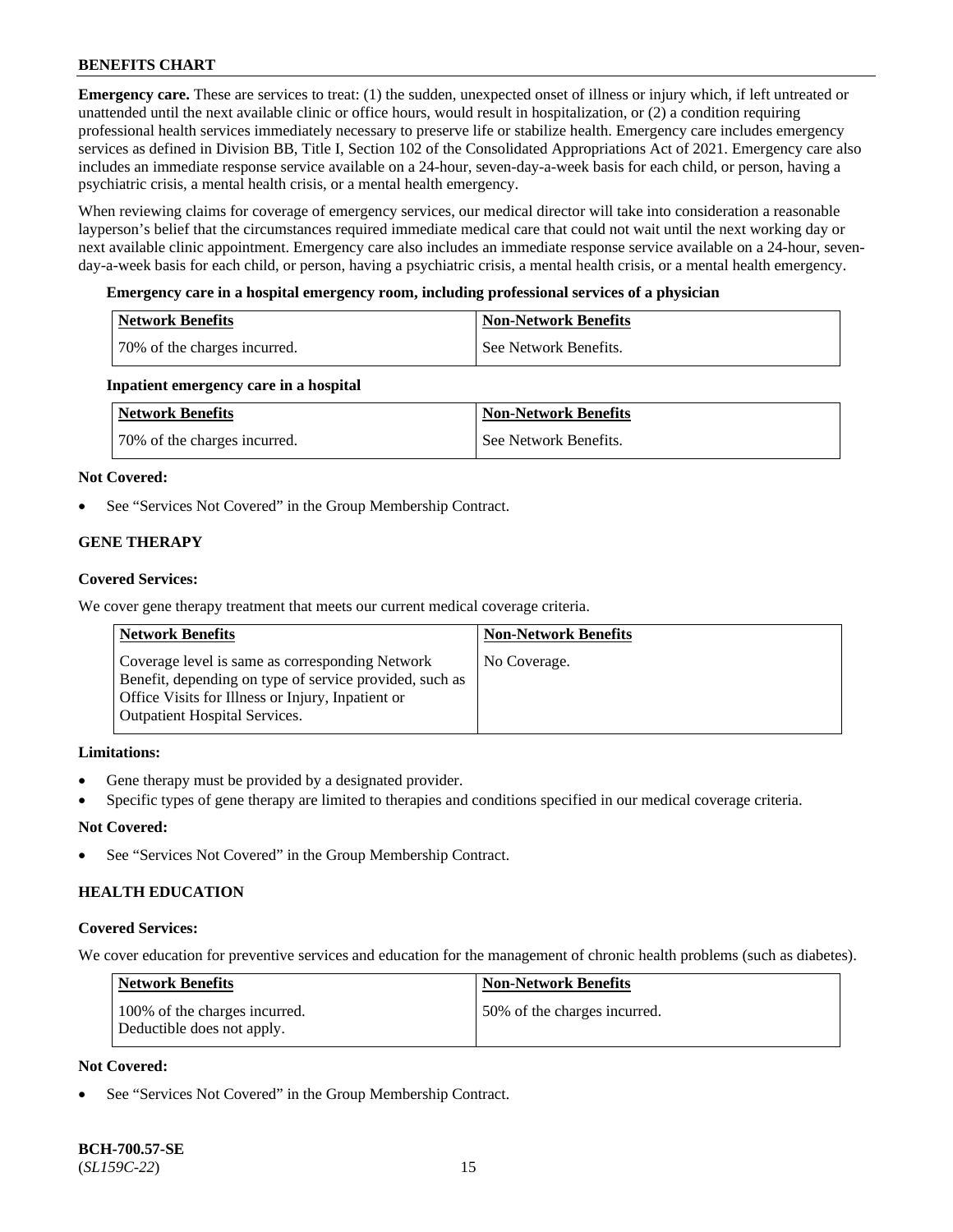# **HOME-BASED COMPREHENSIVE HEALTH RISK ASSESSMENT**

### **Covered Services:**

If you meet our criteria for coverage, you may qualify for our home-based comprehensive health risk assessment program. The program covers a health assessment with a designated nurse practitioner.

| Network Benefits                                            | Non-Network Benefits |
|-------------------------------------------------------------|----------------------|
| 100% of the charges incurred.<br>Deductible does not apply. | No Coverage.         |

### **Not Covered:**

See "Services Not Covered" in the Group Membership Contract.

# **HOME HEALTH SERVICES**

#### **Covered Services:**

We cover skilled nursing services, physical therapy, occupational therapy, speech therapy, respiratory therapy and other therapeutic services, non-routine prenatal and postnatal services, routine postnatal well child visits (as described in the Medical Coverage Criteria), phototherapy services for newborns, home health aide services and other eligible home health services when provided in your home, if you are homebound (i.e., unable to leave home without considerable effort due to a medical condition. Lack of transportation does not constitute homebound status). For phototherapy services for newborns and high risk pre-natal services, supplies and equipment are included.

We cover total parenteral nutrition/intravenous ("TPN/IV") therapy, equipment, supplies and drugs in connection with IV therapy. IV line care kits are covered under Durable Medical Equipment.

You do not need to be homebound to receive total parenteral nutrition/intravenous ("TPN/IV") therapy.

We cover palliative care benefits. Palliative care includes symptom management, education and establishing goals of care. We waive the requirement that you be homebound for a limited number of home visits for palliative care (as shown in the Benefits Chart), if you have a life-threatening, non-curable condition which has a prognosis of survival of two years or less. Additional palliative care visits are eligible under the home health services benefit if you are homebound and meet all other requirements defined in this section.

Home health services are eligible and covered only when:

- medically necessary; and
- provided as rehabilitative care, terminal care or maternity care; and
- ordered by a physician, and included in the written home care plan.

#### **Physical therapy, occupational therapy, speech therapy, respiratory therapy, home health aide services and palliative care**

| <b>Network Benefits</b>       | Non-Network Benefits         |
|-------------------------------|------------------------------|
| 170% of the charges incurred. | 50% of the charges incurred. |

**TPN/IV therapy, skilled nursing services, non-routine prenatal/postnatal services, and phototherapy**

| <b>Network Benefits</b>      | <b>Non-Network Benefits</b>  |
|------------------------------|------------------------------|
| 70% of the charges incurred. | 50% of the charges incurred. |

Each 24-hour visit (or shifts of up to 24-hour visits) equals one visit and counts toward the Maximum visits for all other services shown below. Any visit that lasts less than 24 hours, regardless of the length of the visit, will count as one visit toward the Maximum visits for all other services shown below. All visits must be medically necessary and benefit eligible.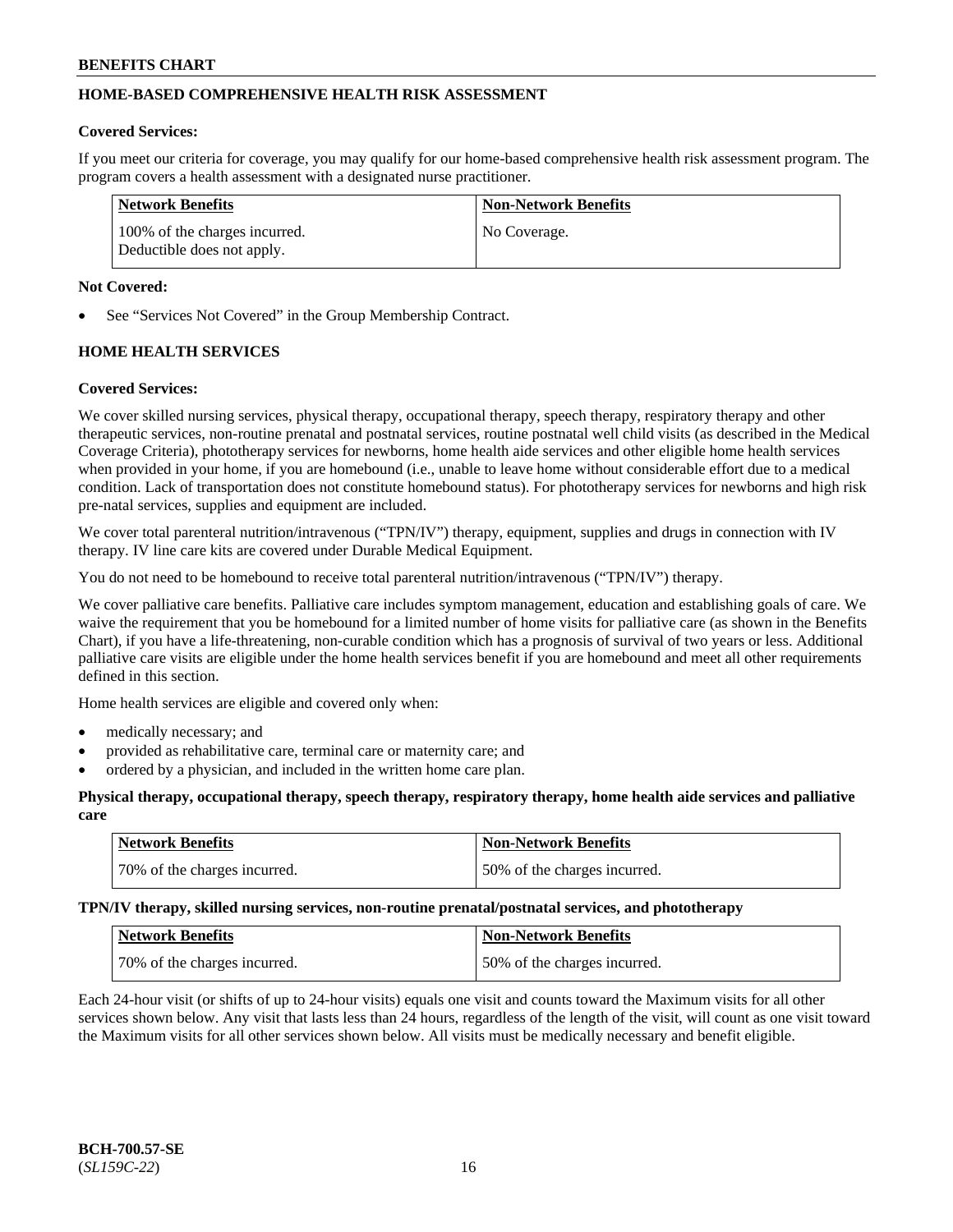### **Routine postnatal well child visits**

| <b>Network Benefits</b>                                     | Non-Network Benefits         |
|-------------------------------------------------------------|------------------------------|
| 100% of the charges incurred.<br>Deductible does not apply. | 50% of the charges incurred. |

#### **Maximum visits for palliative care**

If you are eligible to receive palliative care in the home and you are not homebound, there is a maximum of 12 visits per calendar year.

#### **Maximum visits for all other services**

| <b>Network Benefits</b>       | <b>Non-Network Benefits</b>  |
|-------------------------------|------------------------------|
| 120 visits per calendar year. | 60 visits per calendar year. |

Each visit provided under the Network Benefits and Non-Network Benefits counts toward the maximums shown under all Maximum visits sections. The routine postnatal well child visit does not count toward the visit limit.

### **Limitations:**

- Home health services are not provided as a substitute for a primary caregiver in the home or as relief (respite) for a primary caregiver in the home. We will not reimburse family members or residents in your home for the above services.
- A service shall not be considered a skilled nursing service merely because it is performed by, or under the direct supervision of, a licensed nurse. Where a service (such as tracheotomy suctioning or ventilator monitoring) or like services, can be safely and effectively performed by a non-medical person (or self-administered), without the direct supervision of a licensed nurse, the service shall not be regarded as a skilled nursing service, whether or not a skilled nurse actually provides the service. The unavailability of a competent person to provide a non-skilled service shall not make it a skilled service when a skilled nurse provides it. Only the skilled nursing component of so-called "blended" services (i.e. services which include skilled and non-skilled components) are covered under this Benefits Chart.

### **Not Covered:**

- Financial or legal counseling services.
- Housekeeping or meal services in your home.
- Private duty nursing services. This exclusion does not apply if covered person is also covered under Medical Assistance under 256B.0625, subdivision 7, with the exception of section 256B.0654 subdivision 4.
- Services provided by a family member or enrollee, or a resident in the enrollee's home.
- Vocational rehabilitation and recreational or educational therapy. Recreation therapy is therapy provided solely for the purpose of recreation, including but not limited to: (a) requests for physical therapy or occupational therapy to improve athletic ability, and (b) braces or guards to prevent sports injuries.
- See "Services Not Covered" in the Group Membership Contract.

### **HOME HOSPICE SERVICES**

#### **Applicable Definitions:**

**Part-time.** This is up to two hours of service per day, more than two hours is considered continuous care.

**Continuous Care.** This is from two to twelve hours of service per day provided by a registered nurse, licensed practical nurse, or home health aide, during a period of crisis in order to maintain a terminally ill patient at home.

**Appropriate Facility.** This is a nursing home, hospice residence, or other inpatient facility.

**Custodial Care Related to Hospice Services.** This means providing assistance in the activities of daily living and the care needed by a terminally ill patient which can be provided by primary caregiver (i.e., family member or friend) who is responsible for the patient's home care.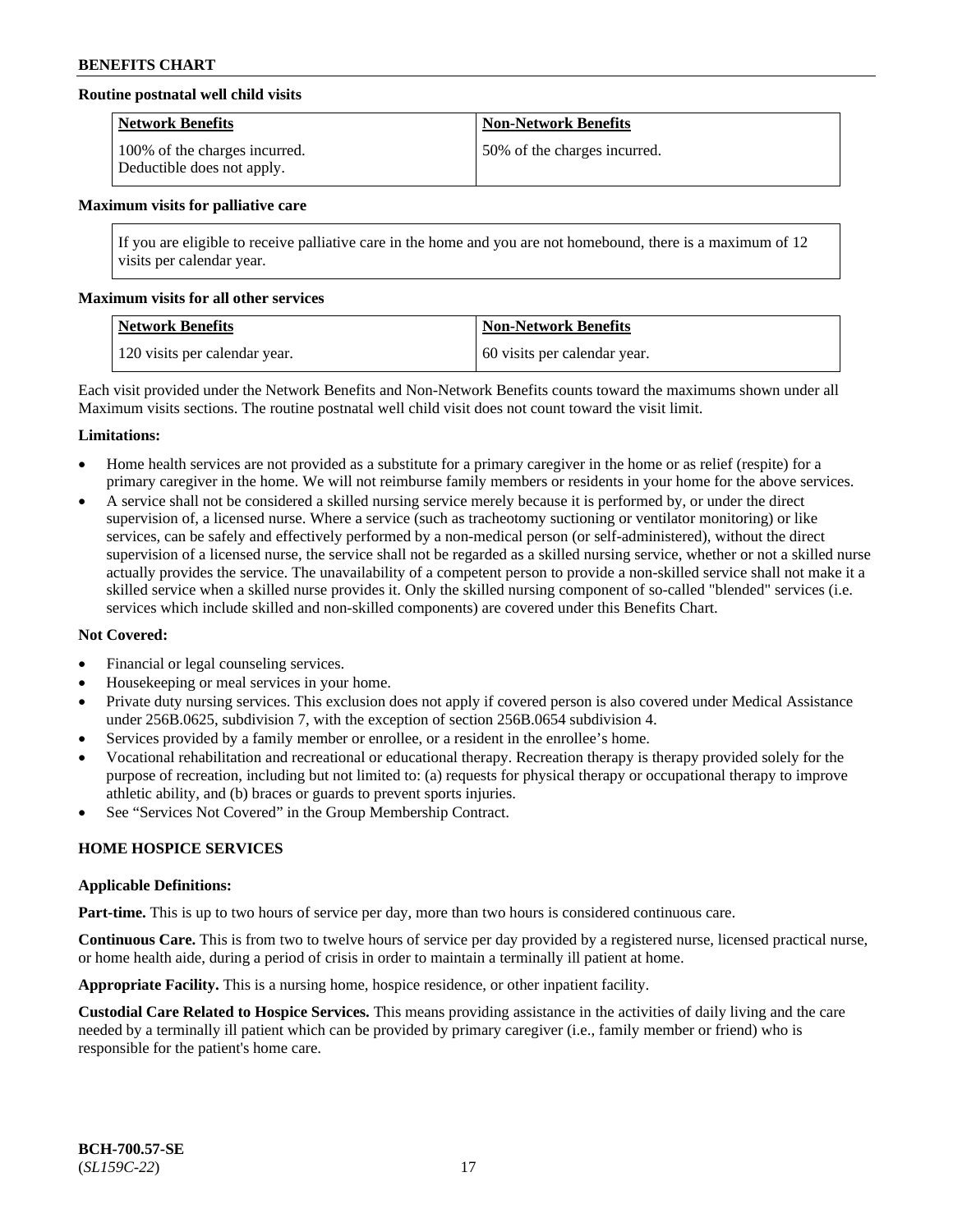### **Covered Services:**

**Home Hospice Program.** We cover the services described below if you are terminally ill and accepted as a home hospice program participant. You must meet the eligibility requirements of the program, and elect to receive services through the home hospice program. The services will be provided in your home, with inpatient care available when medically necessary as described below. If you elect to receive hospice services, you do so in lieu of curative treatment for your terminal illness for the period you are enrolled in the home hospice program.

**Eligibility:** In order to be eligible to be enrolled in the home hospice program, you must: (1) be a terminally ill patient (prognosis of six months or less); (2) have chosen a palliative treatment focus (i.e., emphasizing comfort and supportive services rather than treatment attempting to cure the disease or condition); and (3) continue to meet the terminally ill prognosis as reviewed by our medical director or his or her designee over the course of care. You may withdraw from the home hospice program at any time.

**Eligible Services:** Hospice services include the following services provided in accordance with an approved hospice treatment plan.

- Home Health Services:
	- o Part-time care provided in your home by an interdisciplinary hospice team (which may include a physician, nurse, social worker, and spiritual counselor) and medically necessary home health services are covered.
	- o One or more periods of continuous care in your home or in a setting which provides day care for pain or symptom management, when medically necessary, will be covered.
	- Inpatient Services: We cover medically necessary inpatient services.
- Other Services:
	- o Respite care is covered for care in your home or in an appropriate facility, to give your primary caregivers (i.e., family members or friends) rest and/or relief when necessary in order to maintain a terminally ill patient at home.
	- o Medically necessary medications for pain and symptom management.
	- Semi-electric hospital beds and other durable medical equipment are covered.
	- o Emergency and non-emergency care is covered.

| <b>Network Benefits</b>      | Non-Network Benefits         |
|------------------------------|------------------------------|
| 70% of the charges incurred. | 50% of the charges incurred. |

Respite care is limited to 5 days per episode, and respite care and continuous care combined are limited to 30 days.

### **Not Covered:**

- Financial or legal counseling services.
- Housekeeping or meal services in your home.
- Custodial or maintenance care related to hospice services, whether provided in the home or in a nursing home.
- Any service not specifically described as covered services under this home hospice services benefits.
- Any services provided by members of your family or residents in your home.
- See "Services Not Covered" in the Group Membership Contract.

### **HOSPITAL AND SKILLED NURSING FACILITY SERVICES**

#### **Covered Services:**

We cover services as described below.

#### **Medical or surgical hospital services**

**Inpatient hospital services:** We cover the following medical or surgical services, for the treatment of acute illness or injury, which require the level of care only provided in an acute care facility. These services must be authorized by a physician.

Inpatient hospital services include: room and board; the use of operating or maternity delivery rooms; intensive care facilities; newborn nursery facilities; general nursing care, anesthesia, laboratory and diagnostic imaging services, radiation therapy, physical therapy, prescription drugs or other medications administered during treatment, blood and blood products (unless replaced), and blood derivatives, and other diagnostic or treatment related hospital services; physician and other professional medical and surgical services provided while in the hospital, including gender confirmation surgery that meets medical coverage criteria.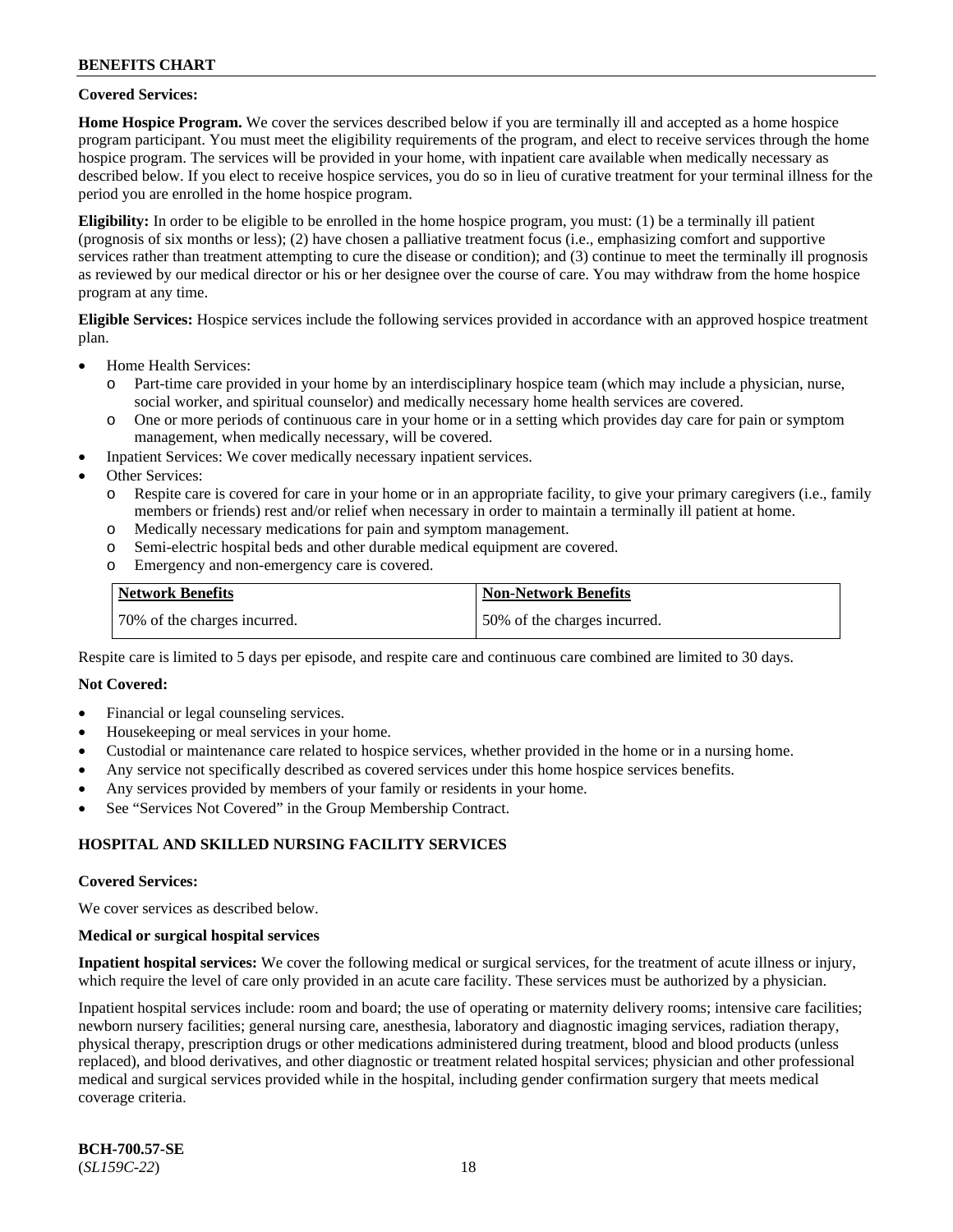We cover up to 120 hours of services provided by a private duty nurse or personal care assistant who has provided home care services to a ventilator-dependent patient, solely for the purpose of assuring adequate training of the hospital staff to communicate with that patient.

Services for items for personal convenience, such as television rental, are not covered.

We cover, following a vaginal delivery, a minimum of 48 hours of inpatient care for the mother and newborn child. We cover, following a caesarean section delivery, a minimum of 96 hours of inpatient care for the mother and newborn child. If the duration of inpatient care is less than these minimums, we also cover a minimum of one home visit by a registered nurse for post-delivery care, within four days of discharge of the mother and newborn child. Services provided by the registered nurse include, but are not limited to, parent education, assistance and training in breast and bottle feeding, and conducting any necessary and appropriate clinical tests. We shall not provide any compensation or other non-medical remuneration to encourage a mother and newborn to leave inpatient care before the duration minimums specified.

Group health plans and health insurance issuers generally may not, under Federal law, restrict benefits for any hospital length of stay in connection with childbirth for the mother of newborn child to less than 48 hours following a vaginal delivery, or less than 96 hours following a caesarean section. However, Federal law generally does not prohibit the mother's or newborn's attending provider, after consulting with the mother, from discharging the mother or her newborn earlier than 48 hours (or 96 hours as applicable). In any case plans and issuers may not, under Federal law, require that a provider obtain authorization from the plan or the insurance issuer for prescribing a length of stay not in excess of 48 hours (or 96 hours).

| Network Benefits             | <b>Non-Network Benefits</b>  |
|------------------------------|------------------------------|
| 70% of the charges incurred. | 50% of the charges incurred. |

Each member's admission or confinement, including that of a newborn child, is separate and distinct from the admission or confinement of any other member.

**Outpatient hospital, ambulatory care or surgical facility services:** We cover the following medical and surgical services, for diagnosis or treatment of illness or injury on an outpatient basis. These services must be authorized by a physician.

Outpatient services include: use of operating rooms, maternity delivery rooms or other outpatient departments, rooms or facilities; and the following outpatient services: general nursing care, anesthesia, laboratory and diagnostic imaging services, radiation therapy, physical therapy, drugs administered during treatment, blood and blood products (unless replaced), and blood derivatives, and other diagnostic or treatment related outpatient services; physician and other professional medical and surgical services provided while an outpatient, including gender confirmation surgery that meets medical coverage criteria.

For Network Benefits, non-emergent, scheduled outpatient Magnetic Resonance Imaging (MRI) and Computed Tomography (CT) must be provided at a designated facility. Your physician and facility will obtain or verify authorization for these services with HealthPartners, as needed.

To see the benefit level for diagnostic imaging services, laboratory services and physical therapy, see benefits under Diagnostic Imaging Services, Laboratory Services and Physical Therapy in this Benefits Chart.

| <b>Network Benefits</b>      | <b>Non-Network Benefits</b>  |
|------------------------------|------------------------------|
| 70% of the charges incurred. | 50% of the charges incurred. |

### **Skilled nursing facility care**

We cover room and board, daily skilled nursing and related ancillary services for post-acute treatment and rehabilitative care of illness or injury that meets medical coverage criteria.

| <b>Network Benefits</b>                       | <b>Non-Network Benefits</b>                   |
|-----------------------------------------------|-----------------------------------------------|
| 170% of the charges incurred.                 | 150% of the charges incurred.                 |
| Limited to 120 day maximum per calendar year. | Limited to 120 day maximum per calendar year. |

Each day of services provided under the Network Benefits and Non-Network Benefits combined, counts toward the maximums shown above.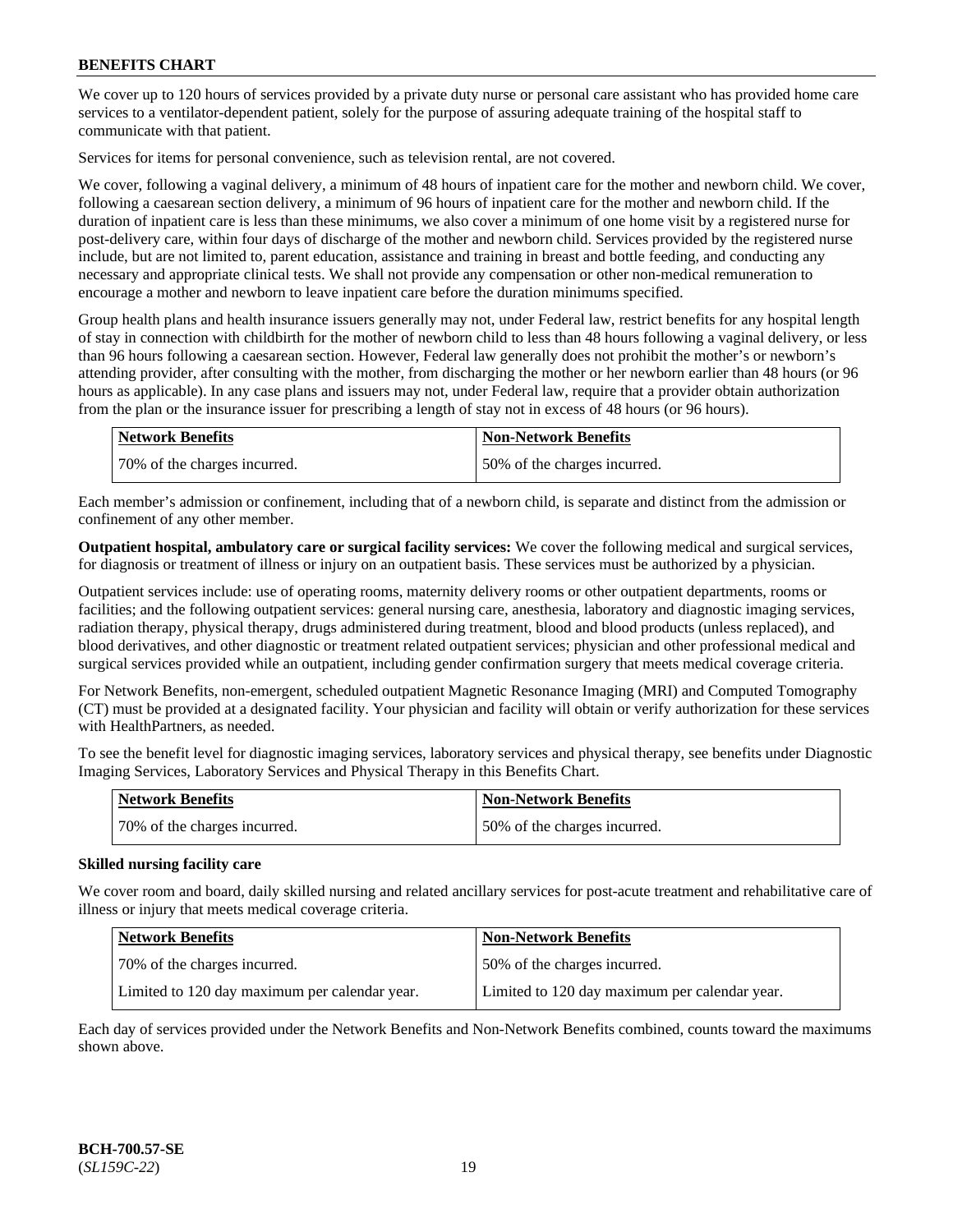### **Not Covered:**

- Services for items for personal convenience, such as television rental.
- See "Services Not Covered" in the Group Membership Contract.

# **INFERTILITY DIAGNOSIS**

### **Covered Services:**

We cover the diagnosis of infertility. These services include diagnostic procedures and tests provided in connection with an infertility evaluation, office visits and consultations to diagnose infertility.

| <b>Network Benefits</b>      | <b>Non-Network Benefits</b> |
|------------------------------|-----------------------------|
| 70% of the charges incurred. | See Network Benefits.       |

Coverage is limited to office visits and consultations to diagnose infertility. Treatment is not covered.

#### **Not Covered:**

- Infertility/fertility treatment, including but not limited to, office visits, laboratory services and diagnostic imaging services and fertility drugs; reversal of sterilization; and sperm, ova or embryo acquisition, retrieval or storage; however, we do cover office visits and consultations to diagnose infertility.
- Services related to the establishment of surrogate pregnancy and fees for a surrogate. However, pregnancy and maternity services are covered for a member under this Benefits Chart, including a surrogate pregnancy.
- See "Services Not Covered" in the Group Membership Contract.

# **LABORATORY SERVICES**

### **Covered Services:**

We cover laboratory tests when ordered by a provider and provided in a clinic or outpatient hospital facility.

To see the benefit level for inpatient hospital or skilled nursing facility services, see benefits under Inpatient Hospital and Skilled Nursing Facility Services in this Benefits Chart.

**Prostate-specific antigen (PSA) testing.** We cover prostate cancer screening for men 40 years of age or over who are symptomatic or in a high-risk category and for all men 50 years of age or older.

| <b>Network Benefits</b>      | Non-Network Benefits         |
|------------------------------|------------------------------|
| 70% of the charges incurred. | 50% of the charges incurred. |

#### **All other laboratory services**

#### **Services for illness or injury**

| Network Benefits             | Non-Network Benefits         |
|------------------------------|------------------------------|
| 70% of the charges incurred. | 50% of the charges incurred. |

#### **Preventive services**

Laboratory services associated with preventive services are covered at the benefit level shown in the "Preventive Services" section of this Benefits Chart.

### **Not Covered:**

See "Services Not Covered" in the Group Membership Contract.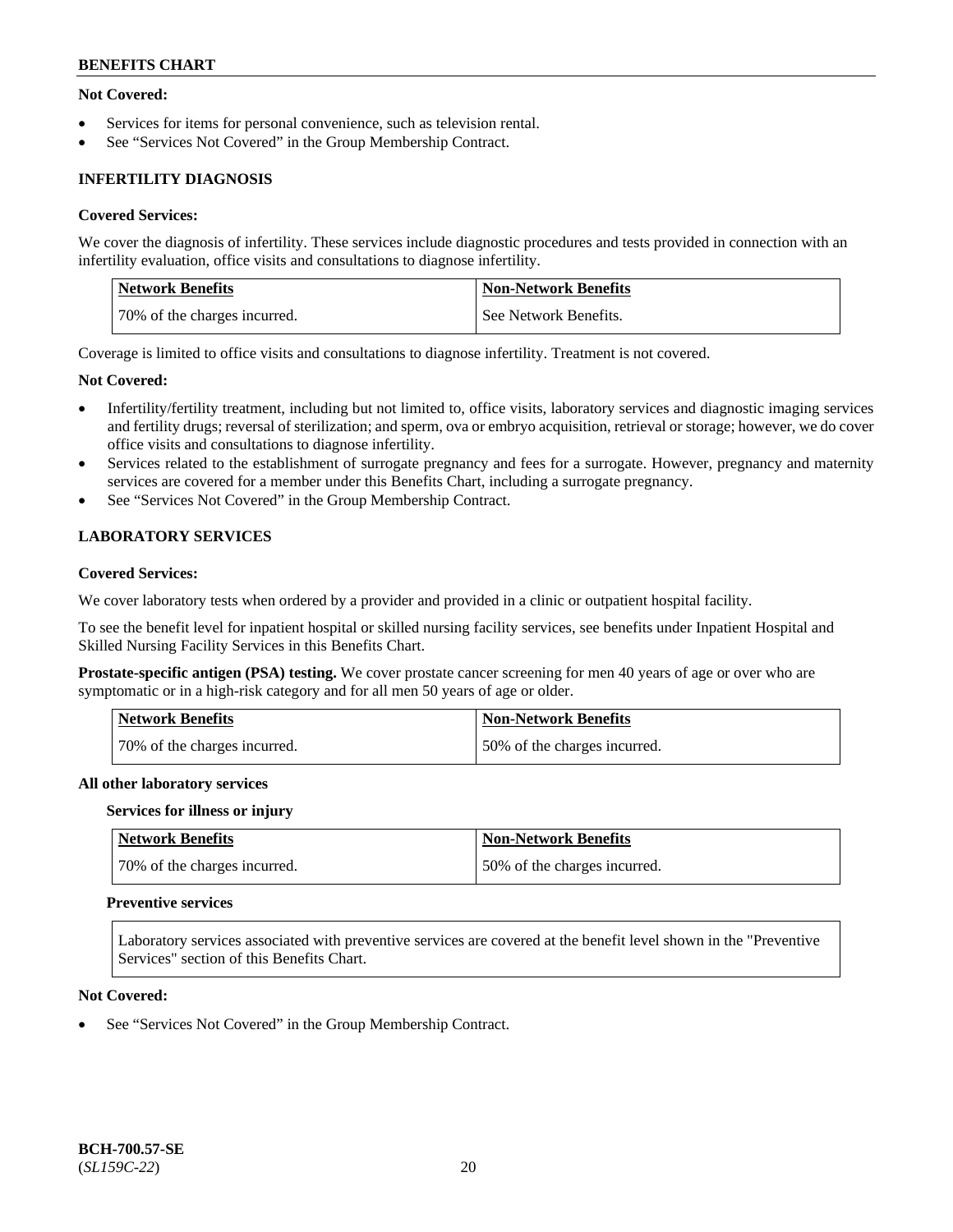# **LYME DISEASE SERVICES**

#### **Covered Services:**

We cover services for the treatment of Lyme disease.

| <b>Network Benefits</b>                                | <b>Non-Network Benefits</b>                                  |
|--------------------------------------------------------|--------------------------------------------------------------|
| Coverage level is same as corresponding Network        | Coverage level is same as corresponding Non-Network          |
| Benefit, depending on type of service provided such as | Benefit, depending on type of service provided, such as      |
| Office Visits for Illness or Injury, Inpatient or      | Office Visits for Illness or Injury, Inpatient or Outpatient |
| <b>Outpatient Hospital Services.</b>                   | Hospital Services.                                           |

### **Not Covered:**

See "Services Not Covered" in the Group Membership Contract.

### **MASTECTOMY RECONSTRUCTION BENEFIT**

#### **Covered Services:**

We cover reconstruction of the breast on which the mastectomy has been performed; surgery and reconstruction of the other breast to produce symmetrical appearance, and prostheses and physical complications of all stages of mastectomy, including lymphedemas.

| <b>Network Benefits</b>                                 | <b>Non-Network Benefits</b>                             |
|---------------------------------------------------------|---------------------------------------------------------|
| Coverage level is same as corresponding Network         | Coverage level is same as corresponding Non-Network     |
| Benefit, depending on type of service provided, such as | Benefit, depending on type of service provided, such as |
| Office Visits for Illness or Injury, Inpatient or       | Office Visits for Illness or Injury, Inpatient or       |
| <b>Outpatient Hospital Services.</b>                    | <b>Outpatient Hospital Services.</b>                    |

#### **Not Covered:**

See "Services Not Covered" in the Group Membership Contract.

### **MEDICATION THERAPY DISEASE MANAGEMENT PROGRAM**

#### **Covered Services:**

If you meet our criteria for coverage, you may qualify for our Medication Therapy Disease Management Program.

The program covers consultations with a designated pharmacist.

Covered services are based on established medical policies, which are subject to periodic review and modification by the medical directors. These medical policies (medical coverage criteria) are available online at [healthpartners.com](https://www.healthpartners.com/hp/index.html) or by calling Member Services.

| <b>Network Benefits</b>                                     | Non-Network Benefits |
|-------------------------------------------------------------|----------------------|
| 100% of the charges incurred.<br>Deductible does not apply. | No Coverage.         |

### **Not Covered:**

See "Services Not Covered" in the Group Membership Contract.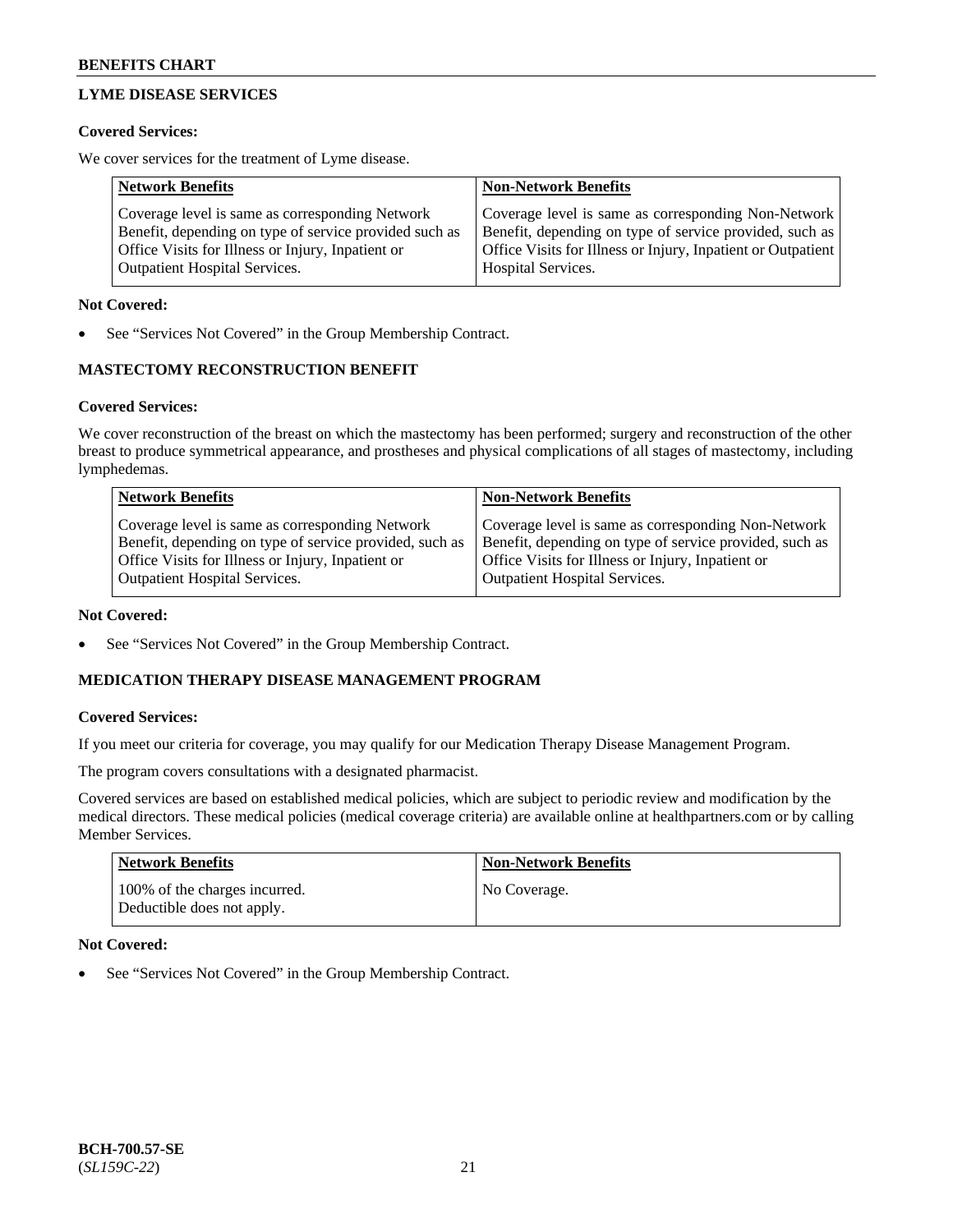# **OFFICE VISITS FOR ILLNESS OR INJURY**

### **Covered Services:**

We cover the following when medically necessary: professional medical and surgical services and related supplies, including biofeedback, of physicians and other health care providers; blood and blood products (unless replaced) and blood derivatives.

We cover diagnosis and treatment of illness or injury to the eyes. Where contact or eyeglass lenses are prescribed as medically necessary for the post-operative treatment of cataracts or for the treatment of aphakia, acute or chronic corneal pathology, or keratoconous, we cover the initial evaluation, lenses and fitting. Members must pay for lens replacement beyond the initial pair.

We also provide coverage for the initial physical evaluation of a child if it is ordered by a Minnesota juvenile court.

Services received via video, e-visit or telephone are covered under the "Telehealth/Telemedicine Services" section.

### **Office Visits**

| Network Benefits             | <b>Non-Network Benefits</b>  |
|------------------------------|------------------------------|
| 70% of the charges incurred. | 50% of the charges incurred. |

#### **Convenience clinics**

| <b>Network Benefits</b>      | <b>Non-Network Benefits</b>   |
|------------------------------|-------------------------------|
| 70% of the charges incurred. | 150% of the charges incurred. |

#### **First three visits**

|--|

The first three mental health and substance use disorder visits, urgent care visits, office visits, convenience clinic visits, telephone visits and e-visits (other than Virtuwell) combined in a calendar year are covered at 100%, not subject to the deductible. Then services will be covered at the coinsurance and deductible indicated for mental health and substance use disorder visits, urgent care visits, office visits, convenience clinic visits, telephone visits and e-visits (other than Virtuwell). Physician services are included; however charges for day treatment services, group visits, office procedures,

laboratory, radiology and other ancillary services are not included and will be subject to your deductible and coinsurance.

### **Injections administered in a physician's office, other than immunizations**

#### **Allergy injections**

| <b>Network Benefits</b>      | <b>Non-Network Benefits</b>  |
|------------------------------|------------------------------|
| 70% of the charges incurred. | 50% of the charges incurred. |

### **All other injections**

| <b>Network Benefits</b>      | Non-Network Benefits         |
|------------------------------|------------------------------|
| 70% of the charges incurred. | 50% of the charges incurred. |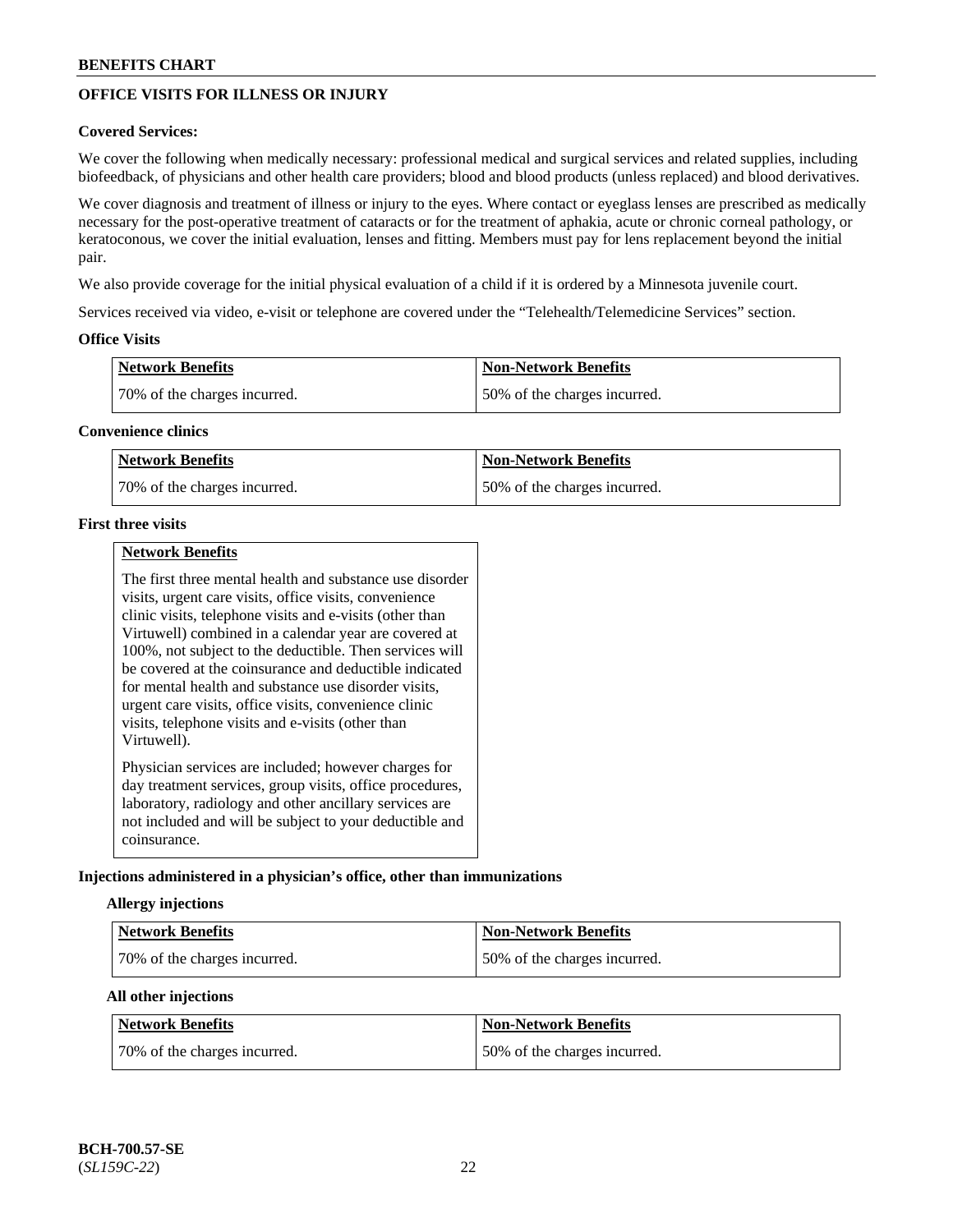### **Not Covered:**

- Court ordered treatment, except as described in this Benefits Chart under "Mental Health Services" and "Office Visits for Illness or Injury" or as otherwise required by law.
- See "Services Not Covered" in the Group Membership Contract.

### **PEDIATRIC AUTOIMMUNE NEUROPSYCHIATRIC DISORDERS ASSOCIATED WITH STREPTOCOCCAL INFECTIONS (PANDAS) AND PEDIATRIC ACUTE-ONSET NEUROPSYCHIATRIC SYNDROME (PANS) TREATMENT**

### **Definitions:**

**Pediatric acute-onset neuropsychiatric syndrome.** This means a class of acute-onset obsessive compulsive or tic disorders or other behavioral changes presenting in children and adolescents that are not otherwise explained by another known neurologic or medical disorder.

**Pediatric autoimmune neuropsychiatric disorders associated with streptococcal infections.** This means a condition in which a streptococcal infection in a child or adolescent causes the abrupt onset of clinically significant obsessions, compulsions, tics, or other neuropsychiatric symptoms or behavioral changes, or a relapsing and remitting course of symptom severity.

### **Covered Services:**

We cover treatment for pediatric autoimmune neuropsychiatric disorders associated with streptococcal infections (PANDAS) and for treatment for pediatric acute-onset neuropsychiatric syndrome (PANS). Treatments that must be covered under this section must be recommended by the member's licensed health care professional and include but are not limited to antibiotics, medication and behavioral therapies to manage neuropsychiatric symptoms, plasma exchange, and immunoglobulin.

| <b>Network Benefits</b>                                 | <b>Non-Network Benefits</b>                             |
|---------------------------------------------------------|---------------------------------------------------------|
| Coverage level is same as corresponding Network         | Coverage level is same as corresponding Non-Network     |
| Benefit, depending on type of service provided, such as | Benefit, depending on type of service provided, such as |
| Office Visits for Illness or Injury, Inpatient or       | Office Visits for Illness or Injury, Inpatient or       |
| <b>Outpatient Hospital Services.</b>                    | <b>Outpatient Hospital Services.</b>                    |

### **Not Covered:**

See "Services Not Covered" in the Group Membership Contract.

# **PEDIATRIC EYEWEAR**

#### **Covered Services:**

We cover pediatric eyewear for children.

Routine eye exams are covered under the "Preventive Services" section.

| <b>Network Benefits</b>      | <b>Non-Network Benefits</b> |
|------------------------------|-----------------------------|
| 70% of the charges incurred. | No Coverage.                |

#### **Limitations:**

- Coverage under this provision will continue until the end of the month in which the child turns age 19.
- Limited to one of the following per calendar year:
	- o one pair of eyeglasses including one set of prescription lenses, frames from our designated eyewear collection, and antiscratch coating; or
		- o one pair of non-disposable contact lenses; or
	- o a one-year supply of disposable contact lenses
- Contact lens fittings are limited to two per calendar year.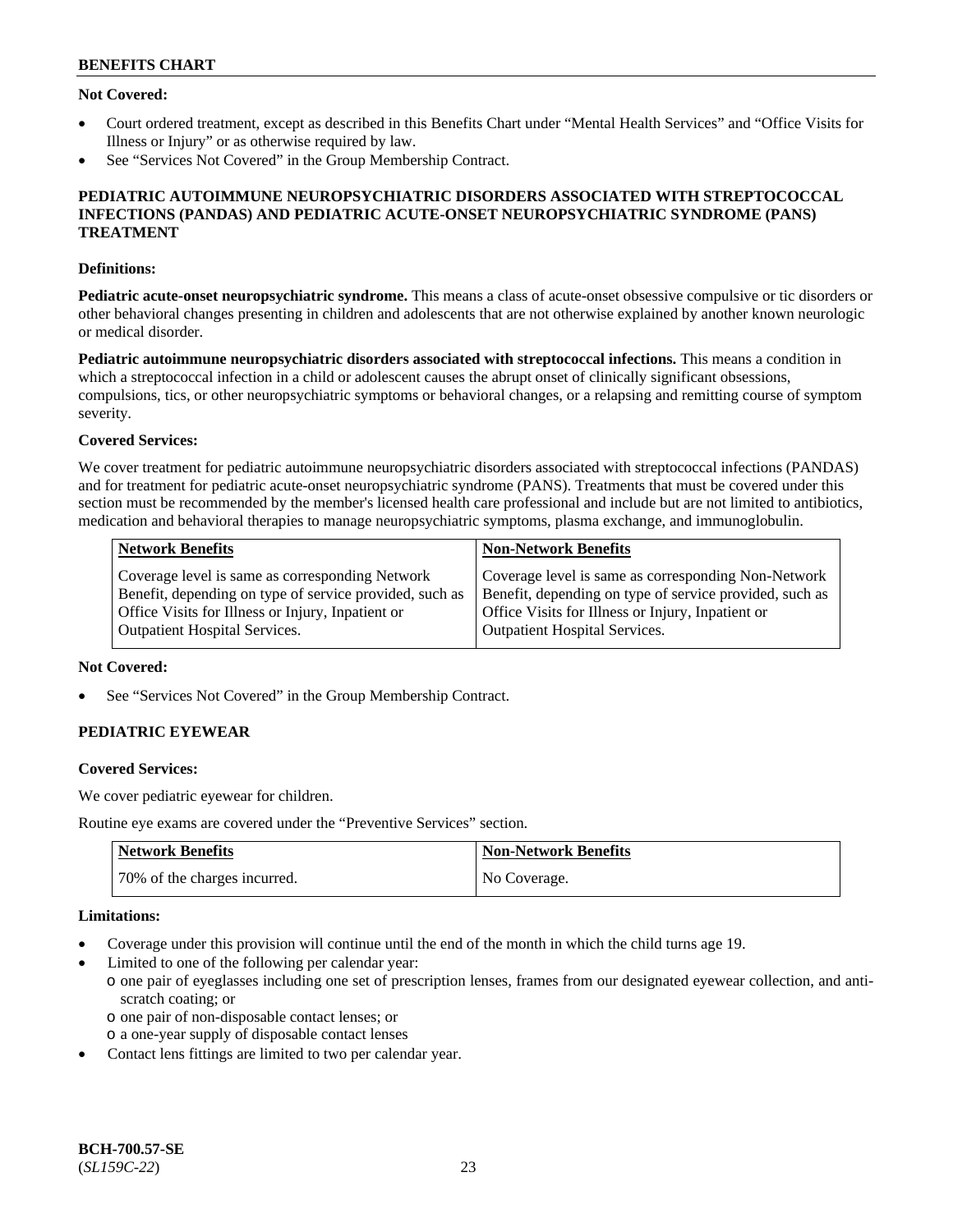### **Not Covered:**

- Frames that are not included in our designated eyewear collection. However, one pair of lenses will be covered if a member chooses frames outside the designated eyewear collection.
- More than one pair of lenses or frames or non-disposable contacts per calendar year, regardless of the reason. This includes replacement of eyeglasses or contact lenses due to loss, breakage, theft, or change in prescription.
- Safety glasses or goggles for sports or vocational reasons.
- Upgrades including, but not limited to, UV protection and no-line multifocal lenses.
- See "Services Not Covered" in the Group Membership Contract.

# **PHYSICAL THERAPY, OCCUPATIONAL THERAPY AND SPEECH THERAPY**

### **Covered Services:**

We cover the following physical therapy, occupational therapy and speech therapy services:

- rehabilitative care to correct the effects of illness or injury;
- habilitative care rendered for congenital, developmental or medical conditions which have significantly limited the successful initiation of normal speech and normal motor development.

Massage therapy which is performed in conjunction with other treatment/modalities by a physical occupational therapist, is part of a prescribed treatment plan and is not billed separately is covered.

We cover services provided in a clinic. We also cover physical therapy provided in an outpatient hospital facility. To see the benefit level for inpatient hospital or skilled nursing facility services, see benefits under Inpatient Hospital and Skilled Nursing Facility Services.

### **Rehabilitative care**

| <b>Network Benefits</b>      | <b>Non-Network Benefits</b>                                                               |
|------------------------------|-------------------------------------------------------------------------------------------|
| 70% of the charges incurred. | 50% of the charges incurred.                                                              |
|                              | Physical and Occupational Therapy combined are<br>limited to 20 visits per calendar year. |
|                              | Speech Therapy is limited to 20 visits per calendar year.                                 |

### **Habilitative care**

| <b>Network Benefits</b>      | <b>Non-Network Benefits</b>                                                                       |
|------------------------------|---------------------------------------------------------------------------------------------------|
| 70% of the charges incurred. | 50% of the charges incurred.                                                                      |
|                              | Physical, Occupational and Speech Therapy combined<br>are limited to 20 visits per calendar year. |

### **Not Covered:**

- Massage therapy for the purpose of comfort or convenience of the member.
- See "Services Not Covered" in the Group Membership Contract.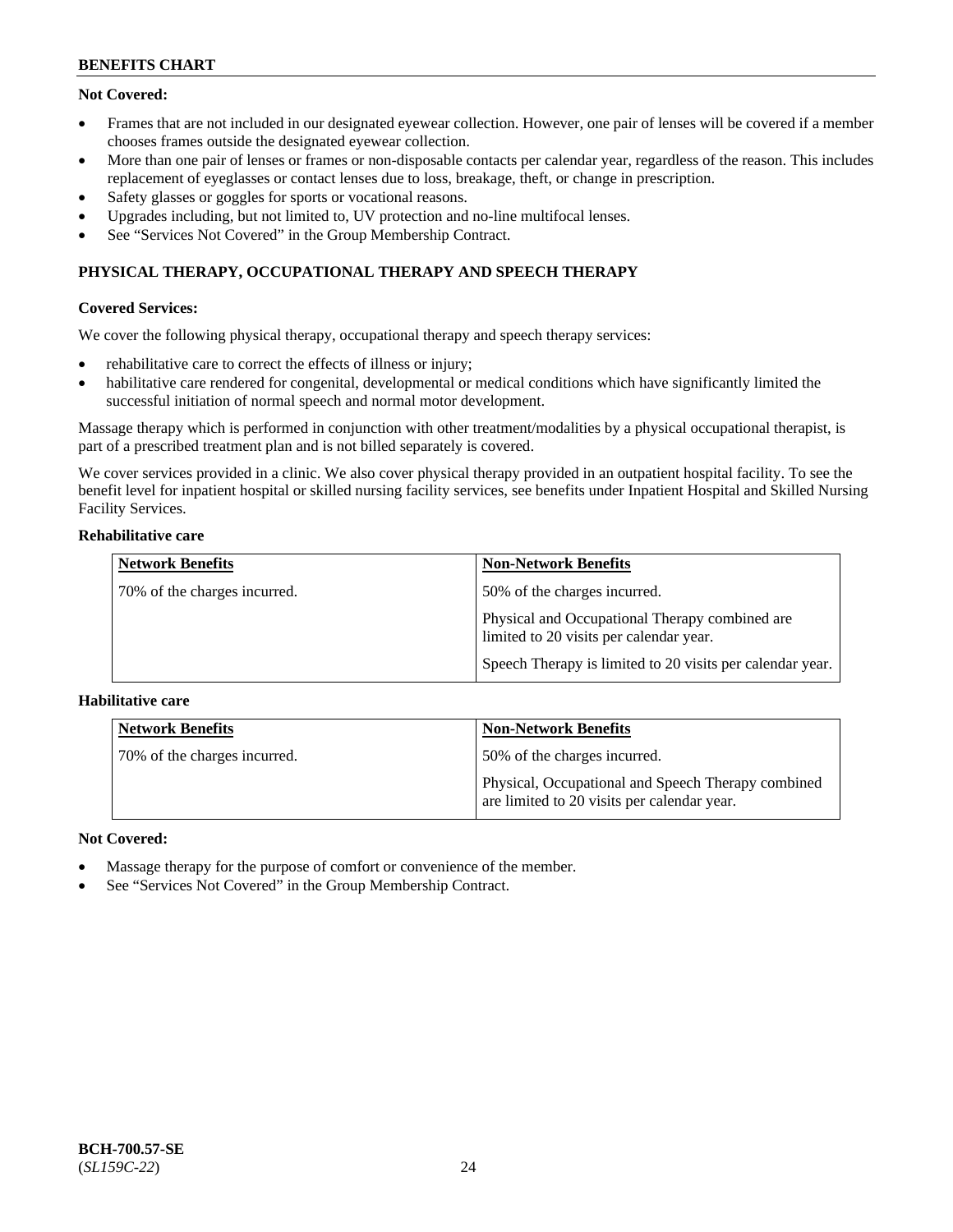# **PORT WINE STAIN REMOVAL SERVICES**

#### **Covered Services:**

We cover port wine stain removal services.

| <b>Network Benefits</b>                                | <b>Non-Network Benefits</b>                                  |
|--------------------------------------------------------|--------------------------------------------------------------|
| Coverage level is same as corresponding Network        | Coverage level is same as corresponding Non-Network          |
| Benefit, depending on type of service provided such as | Benefit, depending on type of service provided, such as      |
| Office Visits for Illness or Injury, Inpatient or      | Office Visits for Illness or Injury, Inpatient or Outpatient |
| <b>Outpatient Hospital Services.</b>                   | Hospital Services.                                           |

### **Not Covered:**

See "Services Not Covered" in the Group Membership Contract.

### **PRE-DIABETES DISEASE MANAGEMENT PROGRAM**

#### **Covered Services:**

If you meet our criteria for coverage, you may qualify for the Pre-diabetes Disease Management Program through Omada Health. The program covers group health coaching which focuses on weight loss, exercise, behavior modification and health education at select locations determined by the plan.

| <b>Network Benefits</b>                                     | <b>Non-Network Benefits</b> |
|-------------------------------------------------------------|-----------------------------|
| 100% of the charges incurred.<br>Deductible does not apply. | Not applicable.             |

#### **Not Covered:**

See "Services Not Covered" in the Group Membership Contract.

### **PRESCRIPTION DRUG SERVICES**

### **Covered Services:**

We cover prescription drugs and medications that can be self-administered or are administered in a physician's office. We cover off-label use of formulary drugs to treat cancer if the drug is recognized for the treatment of cancer in any authoritative compendia used by the Medicare program.

We cover orally administered anticancer drugs at the applicable benefit level under outpatient drugs below. We are in compliance with Minnesota Statute 62A.3075 because we do not cover orally administered anticancer drugs under our specialty drug benefit.

We will refill a prescription for eye drops covered under this Benefits Chart if the member requests a refill and original prescription specified that additional quantities would be needed, providing the refill request does not exceed the quantities needed, and the following conditions are met:

- If the member requests a 30-day refill supply, the request must be made between 21 and 30 days of the later of (a) the original date that the prescription was distributed to the member or (b) the date that the most recent refill was distributed to the member; or
- If the member requests a 90-day refill supply, the request must be made between 75 and 90 days of the later of (a) the original date that the prescription was distributed to the member or (b) the date that the most recent refill was distributed to the member.

A licensed pharmacist may prescribe and dispense self-administered hormonal contraceptives, nicotine replacement medications, and opiate antagonists for the treatment of an acute opiate overdose in accordance with section 151.37, subdivision 14, 15, or 16, under the same terms of coverage that would apply had the prescription drug been prescribed by a licensed physician, physician assistant, or advanced practice nurse practitioner. If the plan excludes coverage for selfadministered hormonal contraceptives, they will not be covered under this provision.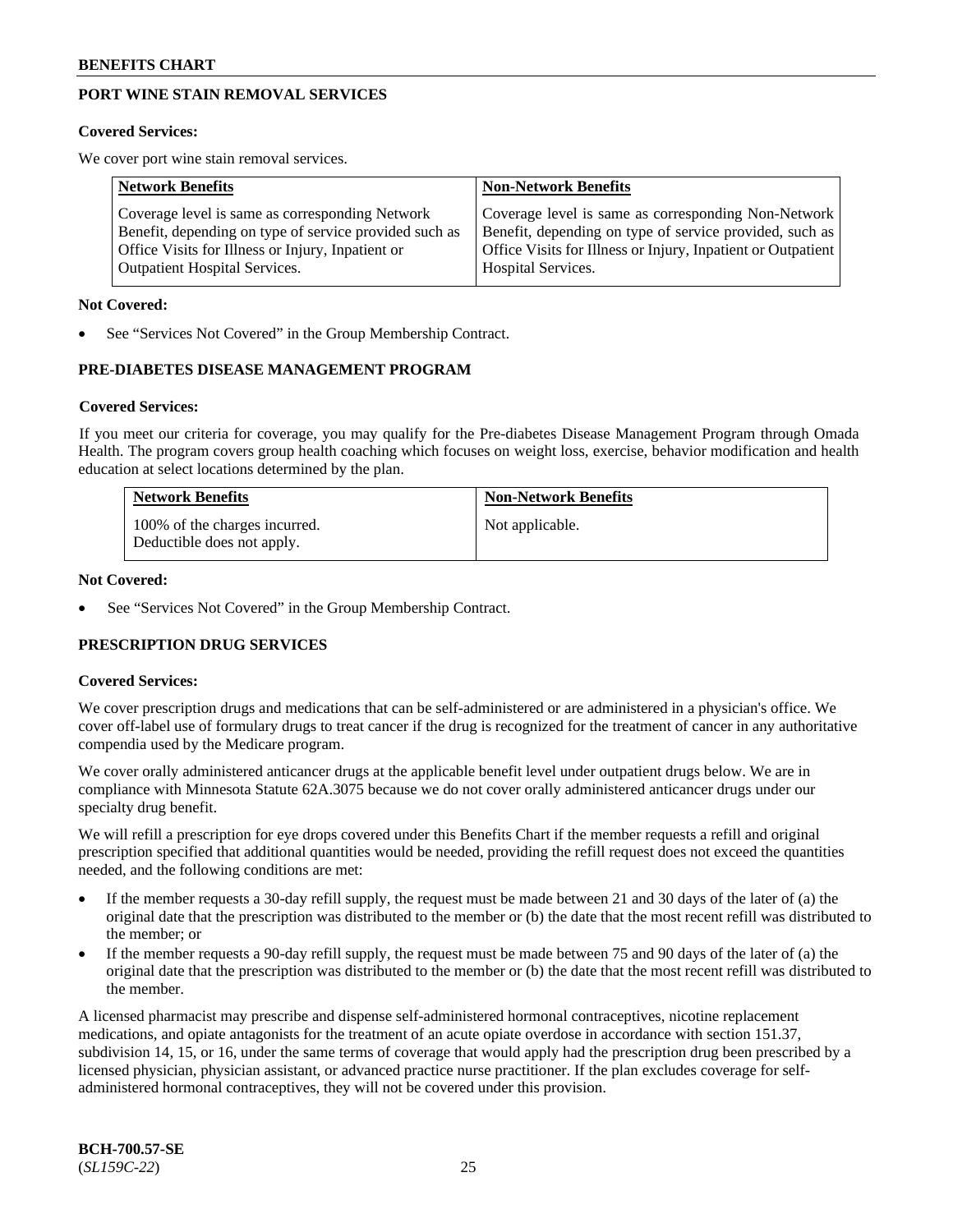**For Network Benefits, drugs and medications must be obtained at a Network Pharmacy.**

**If a member copayment is required, you must pay one member copayment for each 31-day supply, or portion thereof, unless otherwise indicated below.**

#### **Outpatient drugs (except as specified below)**

| <b>Network Benefits</b>                                                                                          | <b>Non-Network Benefits</b>  |
|------------------------------------------------------------------------------------------------------------------|------------------------------|
| 100% of the charges incurred, subject to a member<br>copayment of \$5 for generic low cost formulary<br>drugs.   | 50% of the charges incurred. |
| 100% of the charges incurred, subject to a member<br>copayment of \$25 for generic high cost formulary<br>drugs. |                              |
| 100% of the charges incurred, subject to a member<br>copayment of \$60 for brand name formulary drugs.           |                              |
| In no event will your cost for a formulary insulin drug<br>exceed \$25.                                          |                              |
| Non-formulary drugs are covered at 100% of the<br>charges incurred, subject to a member copayment of<br>\$150.   |                              |
| Deductible does not apply.                                                                                       |                              |

**Cost-Sharing Limits for Insulin:** We are required to limit your cost-sharing on prescription insulin to no more than the net price of the prescription insulin drug. This requirement applies at the point of sale, including deductible payments and the costsharing amounts charged once the deductible is met.

**Cost-sharing.** This means a deductible payment, copayment, or coinsurance amount that you must pay for covered prescription insulin in accordance with the terms and conditions of this health plan.

**Net price.** This means our cost for prescription insulin, including any rebates or discounts received by or accrued directly or indirectly to us from a drug manufacturer or pharmacy benefit manager.

### **Mail order drugs**

| <b>Network Benefits</b>                                                                                                                                                                                                                               | <b>Non-Network Benefits</b>                                                                                                |
|-------------------------------------------------------------------------------------------------------------------------------------------------------------------------------------------------------------------------------------------------------|----------------------------------------------------------------------------------------------------------------------------|
| For your convenience, you may also get up to a 93-day<br>supply of outpatient prescription drugs that can be self-<br>administered through the designated mail order service.<br>Specialty Drugs are not available through the mail order<br>service. | See Network Mail Order Drugs benefit.<br>Mail order drugs are only available through the<br>designated mail order service. |

### **Specialty Drugs that are self-administered**

| <b>Network Benefits</b>                                                                                                                    | <b>Non-Network Benefits</b> |
|--------------------------------------------------------------------------------------------------------------------------------------------|-----------------------------|
| 80% of the charges incurred.<br>Deductible does not apply.                                                                                 | No Coverage.                |
| For Network Benefits, specialty drugs are limited to<br>drugs on the specialty drug list and must be obtained<br>from a designated vendor. |                             |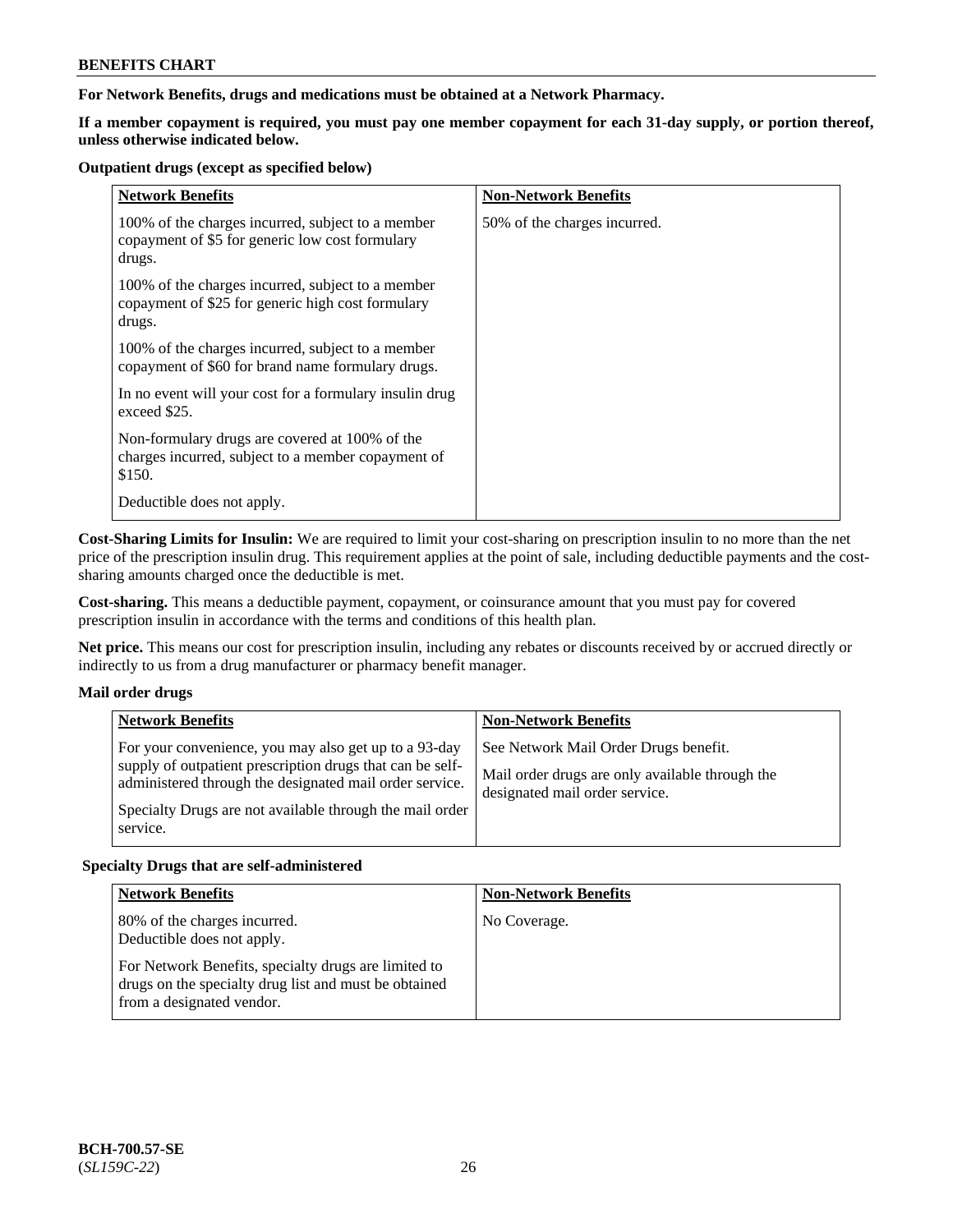# **Drugs for the treatment of growth deficiency**

| <b>Network Benefits</b>                                                                                                                            | <b>Non-Network Benefits</b>  |
|----------------------------------------------------------------------------------------------------------------------------------------------------|------------------------------|
| 70% of the charges incurred.<br>Deductible does not apply.                                                                                         | 50% of the charges incurred. |
| For Network Benefits, growth deficiency drugs are<br>limited to drugs on the specialty drug list and must be<br>obtained from a designated vendor. |                              |

#### **Tobacco cessation drugs are covered for all FDA – approved tobacco cessation drugs for a minimum of 90 days**

| <b>Network Benefits</b>                                     | <b>Non-Network Benefits</b>  |
|-------------------------------------------------------------|------------------------------|
| 100% of the charges incurred.<br>Deductible does not apply. | 50% of the charges incurred. |

#### **Contraceptive drugs**

| <b>Network Benefits</b>                                                                                                                                        | <b>Non-Network Benefits</b>  |
|----------------------------------------------------------------------------------------------------------------------------------------------------------------|------------------------------|
| 100% of the charges incurred for formulary drugs.<br>Deductible does not apply.                                                                                | 50% of the charges incurred. |
| If a physician requests that a non-formulary<br>contraceptive drug be dispensed as written the drug will<br>be covered at 100%, not subject to the deductible. |                              |

**ACA preventive medications.** We cover preventive medications currently recommended by USPSTF with an A or B rating if they are prescribed by your medical provider and they are listed on our Commercial ACA Preventive Drug List. Preventive medications are subject to periodic review and modification. Changes would be effective in accordance with the federal rules and reflected in our current medical coverage criteria for preventive care services.

| Network Benefits                                            | <b>Non-Network Benefits</b>  |
|-------------------------------------------------------------|------------------------------|
| 100% of the charges incurred.<br>Deductible does not apply. | 50% of the charges incurred. |

### **Limitations:**

- Certain drugs may require prior authorization as indicated on the formulary. HealthPartners may require prior authorization for the drug and also the site where the drug will be provided. Certain drugs are subject to our utilization review process and quantity limits, as indicated on our formulary.
- Certain non-formulary drugs require prior authorization. In addition, certain drugs may be subject to any quantity limits applied as part of our trial program. The trial drug program applies to new prescriptions for certain drugs which have high toxicity, low tolerance, high costs and/or high potential for waste. Trial drugs are indicated on the formulary and/or the Specialty Drug List. Your first fill of a trial drug may be limited to less than a month supply. If the drug is well tolerated and effective, you will receive the remainder of your first month supply.
- If a member requests a brand name drug when there is a generic equivalent, the brand name drug will be covered up to the charge that would apply to the generic drug, minus any required copayment. If a physician requests that a brand name drug be dispensed as written, the drug will be paid at the non-formulary benefit.
- We may require members to try over-the-counter (OTC) drug alternatives before approving more costly formulary prescription drugs.
- Unless otherwise specified in the "Prescription Drug Services" section, you may receive up to a 31-day supply per prescription.
- A 93-day supply will be covered and dispensed only at pharmacies that participate in our extended day supply program
- New prescriptions to treat certain chronic conditions are limited to a 31-day supply.
- No more than a 31-day supply of Specialty Drugs will be covered and dispensed at a time, unless it's a manufacturer supplied drug that cannot be split that supplies the member with more than a 31-day supply.
- The member copayment for a drug will not exceed the cost of the drug.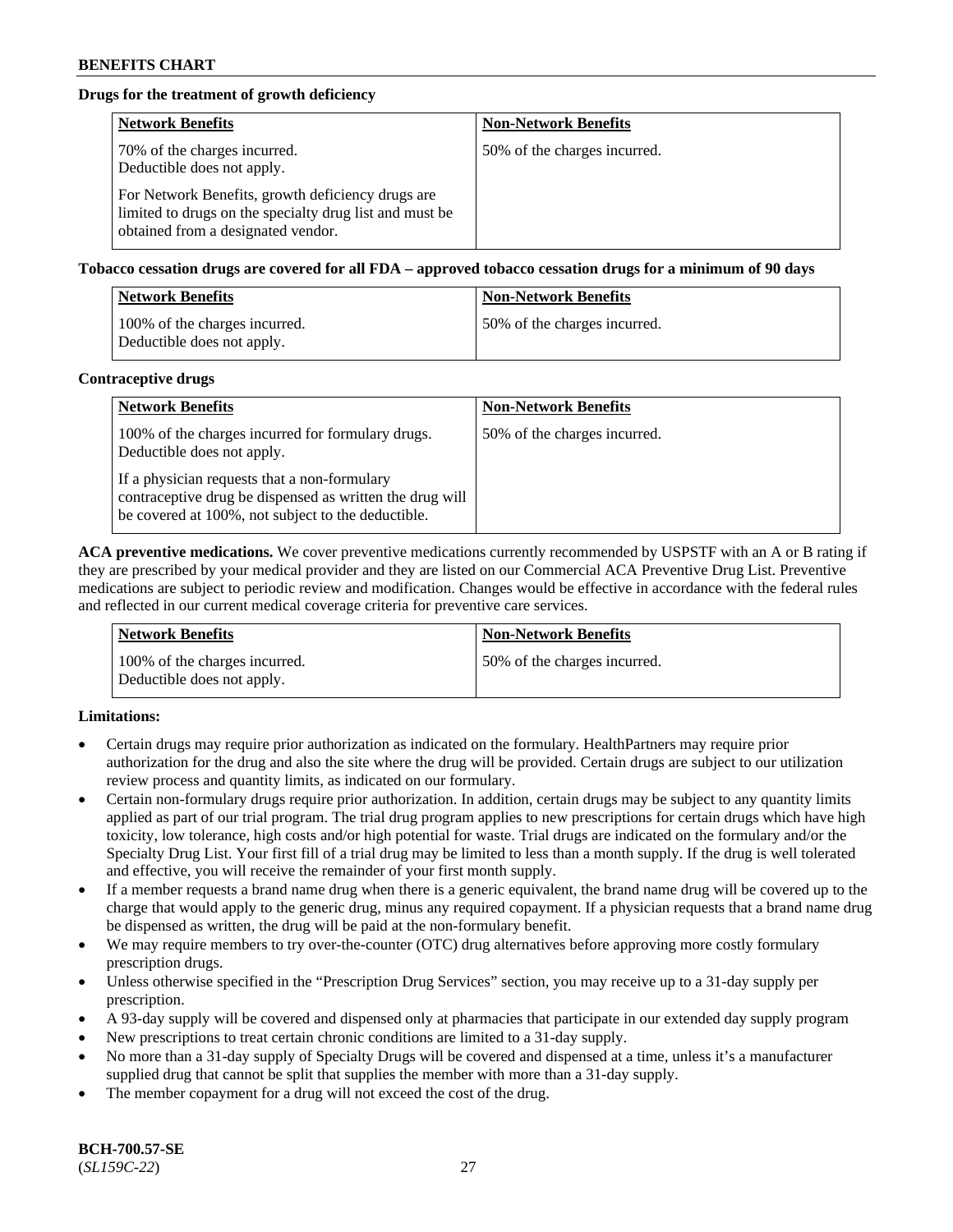# **Not Covered:**

- Replacement of prescription drugs, medications, equipment and supplies due to loss, damage or theft.
- Nonprescription (over the counter) drugs or medications, including, but not limited to, vitamins, supplements, homeopathic remedies, and non-FDA approved drugs unless listed on the formulary and prescribed by a physician or legally authorized health care provider under applicable state and federal law. We cover off-label use of drugs to treat cancer as specified in the "Prescription Drug Services" section of this Benefits Chart. This exclusion does not include over-the-counter contraceptives for women as allowed under the Affordable Care Act when the member obtains a prescription for the item. In addition, if the member obtains a prescription, this exclusion does not include aspirin to prevent cardiovascular disease for men and women of certain ages; folic acid supplements for women who may become pregnant; fluoride chemoprevention supplements for children without fluoride in their water source; and iron supplements for children ages 6-12 months who are at risk of anemia.
- Drugs on the Excluded Drug List. The Excluded Drug List includes select drugs within a therapy class that are not eligible for coverage. This includes drugs that may be excluded for certain indications. However, you may request coverage for a drug on the Excluded Drug List by requesting an exception to the formulary under the formulary exception process described in the definition of formulary in this Benefits Chart. The Excluded Drug List is available at [healthpartners.com](http://www.healthpartners.com/)
- Drugs that are newly approved by the FDA until they are reviewed and approved by HealthPartners Pharmacy and Therapeutics Committee. However, you may request coverage for a drug that is newly approved by the FDA by requesting an exception to the formulary under the formulary exception process described in the definition of formulary in the Benefits Chart.
- All drugs used for sexual dysfunction.
- Fertilty drugs.
- Medical cannabis.
- Medical devices approved by the FDA will not be covered under the "Prescription Drug Services" section unless they are on our formulary. Covered medical devices are generally submitted and reimbursed under your medical benefits.
- See "Services Not Covered" in the Group Membership Contract.

# **PREVENTIVE SERVICES**

### **Applicable Definitions:**

**Routine Preventive Services** are routine healthcare services that include screenings, check-ups and counseling to prevent illness, disease or other health problems before symptoms occur.

**Diagnostic Services** are services to help a provider understand your symptoms, diagnose illness and decide what treatment may be needed. They may be the same services that are listed as preventive services, but they are being used as diagnostic services. Your provider will determine if these services are preventive or diagnostic. These services are not preventive if received as part of a visit to diagnose, manage or maintain an acute or chronic medical condition, illness or injury. When that occurs, unless otherwise indicated below, standard deductibles, copayments or coinsurance apply.

### **Covered Services:**

We cover preventive services that meet any of the requirements under the Affordable Care Act (ACA) shown in the bulleted items below. These preventive services are covered at 100% under the network benefits with no deductible, copayments or coinsurance. (If a preventive service is not required by the ACA and it is covered at a lower benefit level or if a group qualifies for an exemption or accommodation for certain benefits under the ACA, it will be specified below). Preventive benefits mandated under the ACA are subject to periodic review and modification. Changes would be effective in accordance with the federal rules. Preventive services mandated by the ACA include:

- Evidence-based items or services that have in effect a rating of A or B in the current recommendations of the United States Preventive Services Task Force with respect to the individual;
- Immunizations for routine use in children, adolescents, and adults that have in effect a recommendation from the Advisory Committee on Immunization Practices of the Centers for Disease Control and Prevention with respect to the individual;
- With respect to infants, children, and adolescents, evidence-informed preventive care and screenings provided for in comprehensive guidelines supported by the Health Resources and Services Administration; and
- With respect to women, preventive care and screenings provided for in comprehensive guidelines supported by the Health Resources and Services Administration.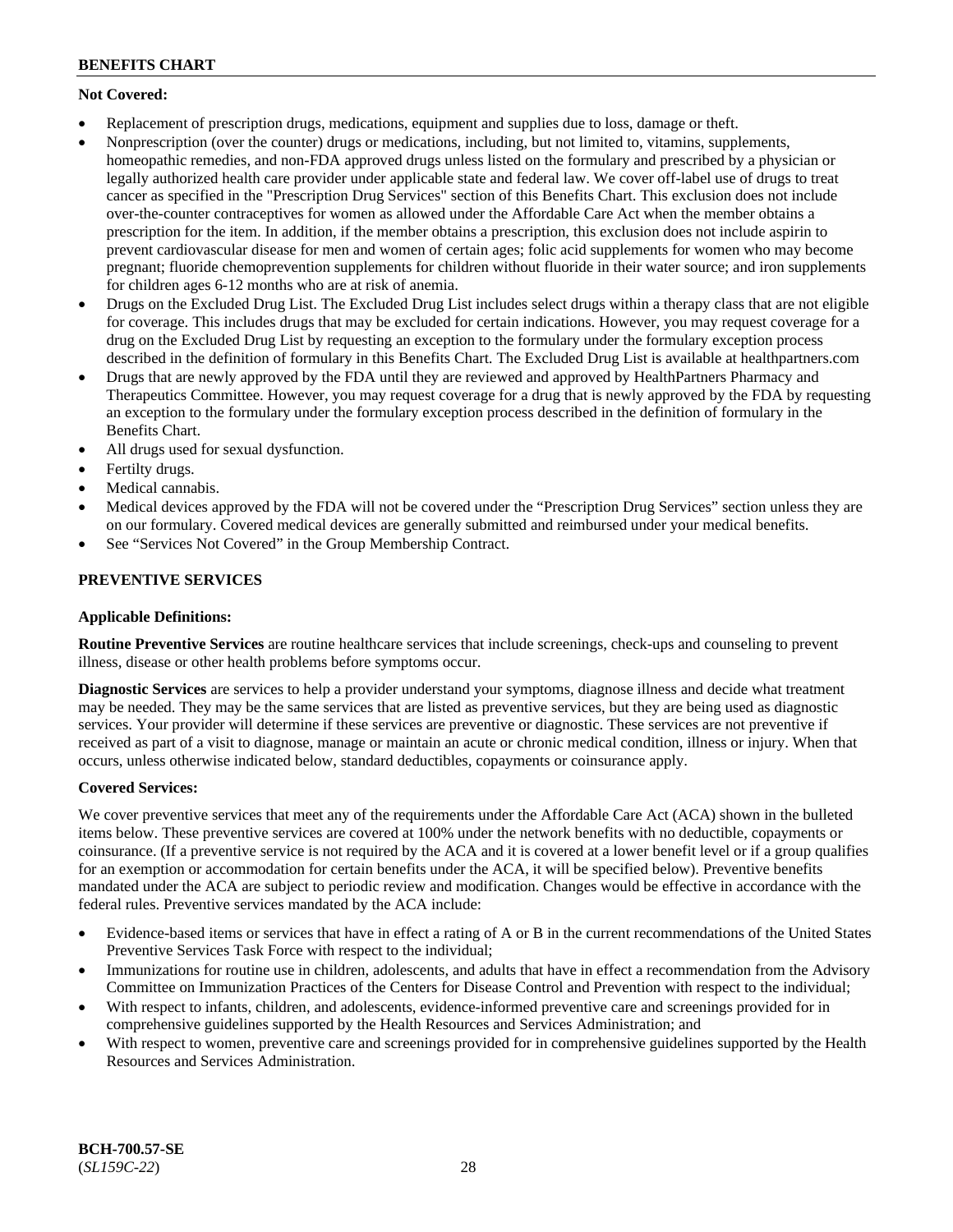Covered services are based on established medical policies, which are subject to periodic review and modification by the medical or dental directors. These medical policies (medical coverage criteria) are available by calling Member Services, or logging on to your "*my*HealthPartners" account at [healthpartners.com.](http://www.healthpartners.com/)

A complete list of preventive care services recommended under the U.S. Preventive Task Force (USPSTF) is available online at [uspreventiveservicestaskforce.org/Page/Name/uspstf-a-and-b-recommendations.](https://www.uspreventiveservicestaskforce.org/Page/Name/uspstf-a-and-b-recommendations-by-date/)

HHS: [healthcare.gov/coverage/preventive-care-benefits](https://www.healthcare.gov/coverage/preventive-care-benefits/)

CDC: [cdc.gov/vaccines/schedules/index.html](https://www.cdc.gov/vaccines/schedules/index.html)

### **ACA and state mandated preventive services are covered as follows:**

**Routine health exams and periodic health assessments.** A physician or health care provider will counsel you as to how often health assessments are needed based on age, sex and health status. This includes screening for tobacco use, at least two tobacco cessation attempts per year (for those who use tobacco products), all FDA approved tobacco cessation medications including over-the-counter drugs (as shown in the "Prescription Drug Services" Section) and at least four counseling sessions of at least ten minutes each for tobacco cessation.

| Network Benefits                                            | <b>Non-Network Benefits</b>  |
|-------------------------------------------------------------|------------------------------|
| 100% of the charges incurred.<br>Deductible does not apply. | 50% of the charges incurred. |

**Child health supervision services**. This includes pediatric preventive services, such as fluoride chemoprevention for children without fluoride in their water source, newborn screenings, appropriate immunizations, developmental assessments and laboratory services appropriate to the age of the child from birth to 72 months, and appropriate immunizations until the end of the month in which the child turns 19, as defined by the Standards of Child Health Care issued by the American Academy of Pediatrics. We cover at least five child health supervision visits from birth to 12 months, three child health supervision visits from 12 months to 24 months, once a year from 24 months to 72 months.

| Network Benefits                                            | <b>Non-Network Benefits</b>  |
|-------------------------------------------------------------|------------------------------|
| 100% of the charges incurred.<br>Deductible does not apply. | 50% of the charges incurred. |

**Routine prenatal care and exams.** This includes the comprehensive package of medical and psychosocial support provided throughout a pregnancy, including risk assessment, serial surveillance, prenatal education, and use of specialized skills and technology when needed, as defined by Standards for Obstetric-Gynecologic Services issued by the American College of Obstetricians and Gynecologists.

| <b>Network Benefits</b>                                     | Non-Network Benefits         |
|-------------------------------------------------------------|------------------------------|
| 100% of the charges incurred.<br>Deductible does not apply. | 50% of the charges incurred. |

**Routine postnatal care.** This includes health exams, assessments, education and counseling relating to the period immediately after childbirth

| <b>Network Benefits</b>                                     | <b>Non-Network Benefits</b>  |
|-------------------------------------------------------------|------------------------------|
| 100% of the charges incurred.<br>Deductible does not apply. | 50% of the charges incurred. |

**Routine screening procedures for cancer.** This includes colorectal screening, digital rectal examinations, or other cancer screenings recommended by the USPSTF with an A or B rating. Women's preventive health services below describes additional routine screening procedures for cancer.

| <b>Network Benefits</b>                                     | <b>Non-Network Benefits</b>  |
|-------------------------------------------------------------|------------------------------|
| 100% of the charges incurred.<br>Deductible does not apply. | 50% of the charges incurred. |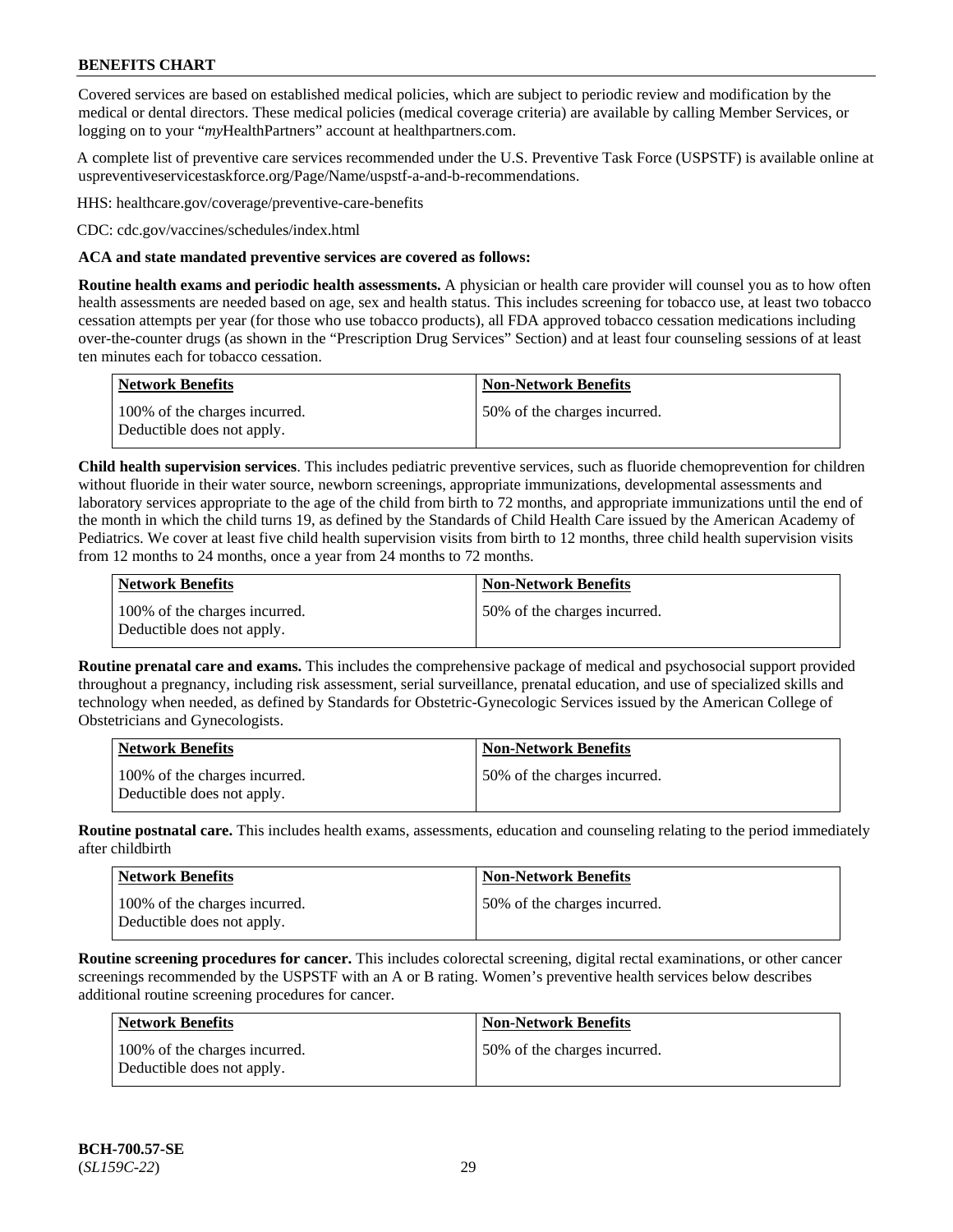**Professional voluntary family planning services.** This includes services to prevent or delay a pregnancy, including counseling and education. Services must be provided by a licensed provider.

| <b>Network Benefits</b>                                     | <b>Non-Network Benefits</b> |
|-------------------------------------------------------------|-----------------------------|
| 100% of the charges incurred.<br>Deductible does not apply. | See Network Benefits.       |

### **Adult immunizations**

| <b>Network Benefits</b>                                     | <b>Non-Network Benefits</b>  |
|-------------------------------------------------------------|------------------------------|
| 100% of the charges incurred.<br>Deductible does not apply. | 50% of the charges incurred. |

**Women's preventive services.**This includes mammograms\*, screenings for cervical cancer (pap smears), breast pumps, human papillomavirus (HPV) testing; counseling for sexually transmitted infections, counseling and screening for human immunodeficiency virus (HIV), and all FDA approved contraceptive methods as prescribed by a doctor, sterilization procedures, education and counseling (see the "Prescription Drug Services" section for coverage of oral contraceptive drugs). For women whose family history is associated with an increased risk for BRCA1 or BRCA2 gene mutations, we cover genetic counseling and BRCA screening without cost sharing, if appropriate and as determined by a physician

**\***Preventive mammogram screening includes digital breast tomosynthesis (3D mammograms) for members at risk for breast cancer.

"At risk for breast cancer" means: (1) having a family history with one or more first- or second-degree relatives with breast cancer; (2) testing positive for BRCA1 or BRCA2 mutations; (3) having heterogeneously dense breasts or extremely dense breasts based on the Breast Imaging Reporting and Data System established by the American College of Radiology; or (4) having a previous diagnosis of breast cancer.

| Network Benefits                                            | <b>Non-Network Benefits</b>  |
|-------------------------------------------------------------|------------------------------|
| 100% of the charges incurred.<br>Deductible does not apply. | 50% of the charges incurred. |

**Obesity screening and management.** We cover obesity screening and counseling for all ages during a routine preventive care exam. If you are age 18 or older and have a body mass index of 30 or more, we also cover intensive obesity management to help you lose weight. Your primary care doctor can coordinate these services.

| <b>Network Benefits</b>                                     | <b>Non-Network Benefits</b>   |
|-------------------------------------------------------------|-------------------------------|
| 100% of the charges incurred.<br>Deductible does not apply. | 150% of the charges incurred. |

**In addition to any ACA or state mandated preventive services referenced above, we cover the following eligible services:**

#### **Routine eye and hearing exams**

| Network Benefits                                            | <b>Non-Network Benefits</b>  |
|-------------------------------------------------------------|------------------------------|
| 100% of the charges incurred.<br>Deductible does not apply. | 50% of the charges incurred. |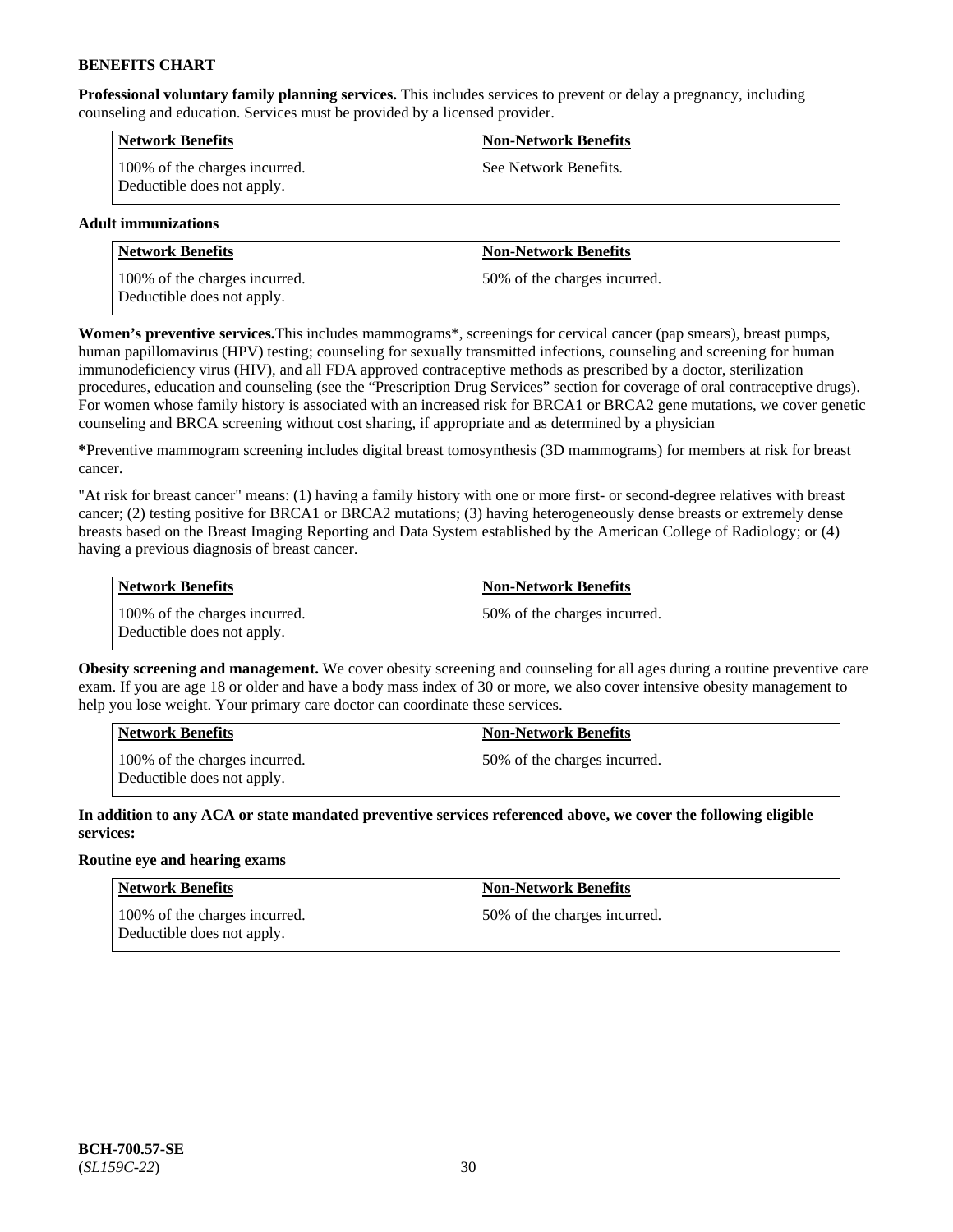**Ovarian cancer surveillance tests for women who are at risk.** "At risk for ovarian cancer" means (1) having a family history that includes any of the following: one or more first-degree or second-degree relatives with ovarian cancer, clusters of female relatives with breast cancer or nonpolyposis colorectal cancer; or (2) testing positive for BRCA1 or BRCA2 mutations. "Surveillance tests for ovarian cancer" means annual screening using: CA-125 serum tumor marker testing, transvaginal ultrasound, pelvic examination or other proven ovarian cancer screening tests currently being evaluated by the federal Food and Drug Administration or by the National Cancer Institute.

| <b>Network Benefits</b>                                                                                                                                                                                                          | <b>Non-Network Benefits</b>                                                                                                                                                                                                          |
|----------------------------------------------------------------------------------------------------------------------------------------------------------------------------------------------------------------------------------|--------------------------------------------------------------------------------------------------------------------------------------------------------------------------------------------------------------------------------------|
| Coverage level is same as corresponding Network<br>Benefit, depending on type of service provided, such<br>as Diagnostic Imaging Services, Laboratory Services<br>Office Visits for Illness or Injury or Preventive<br>Services. | Coverage level is same as corresponding Non-Network<br>Benefit, depending on type of service provided, such as<br>Diagnostic Imaging Services, Laboratory Services<br>Office Visits for Illness or Injury or Preventive<br>Services. |
|                                                                                                                                                                                                                                  |                                                                                                                                                                                                                                      |

#### **Limitations:**

• Services are not preventive if received as part of a visit to diagnose, manage or maintain an acute or chronic medical condition, illness or injury. When that occurs, unless otherwise indicated above, standard deductibles, copayments or coinsurance apply.

#### **Not Covered:**

See "Services Not Covered" in the Group Membership Contract.

# **SPECIFIED NON-NETWORK SERVICES**

### **Covered Services:**

We cover the following services when you elect to receive them from a non-network provider, at the same level of coverage we provide when you elect to receive the services from a network provider:

- Voluntary family planning of the conception and bearing of children.
- The provider visit(s) and test(s) necessary to make a diagnosis of infertility.
- Testing and treatment of sexually transmitted diseases (other than HIV).
- Testing for AIDS or other HIV-related conditions.

| <b>Network Benefits</b>                                                                                                                            | <b>Non-Network Benefits</b>                    |
|----------------------------------------------------------------------------------------------------------------------------------------------------|------------------------------------------------|
| Coverage level is same as corresponding Network<br>Benefit, depending on type of service provided, such as<br>Office Visits for Illness or Injury. | See Network Benefits for the services covered. |

#### **Not Covered:**

See "Services Not Covered" in the Group Membership Contract.

### **TELEHEALTH/TELEMEDICINE SERVICES**

#### **Definitions:**

**Telehealth, Telemedicine, or Virtual Care.** This is a means of communication between a health care professional and a patient. This includes the use of secure electronic information, imaging, and communication technologies, including:

- interactive audio or audio-video
- interactive audio with store-and-forward technology
- chat-based and email-based systems
- physician-to-physician consultation
- patient education
- data transmission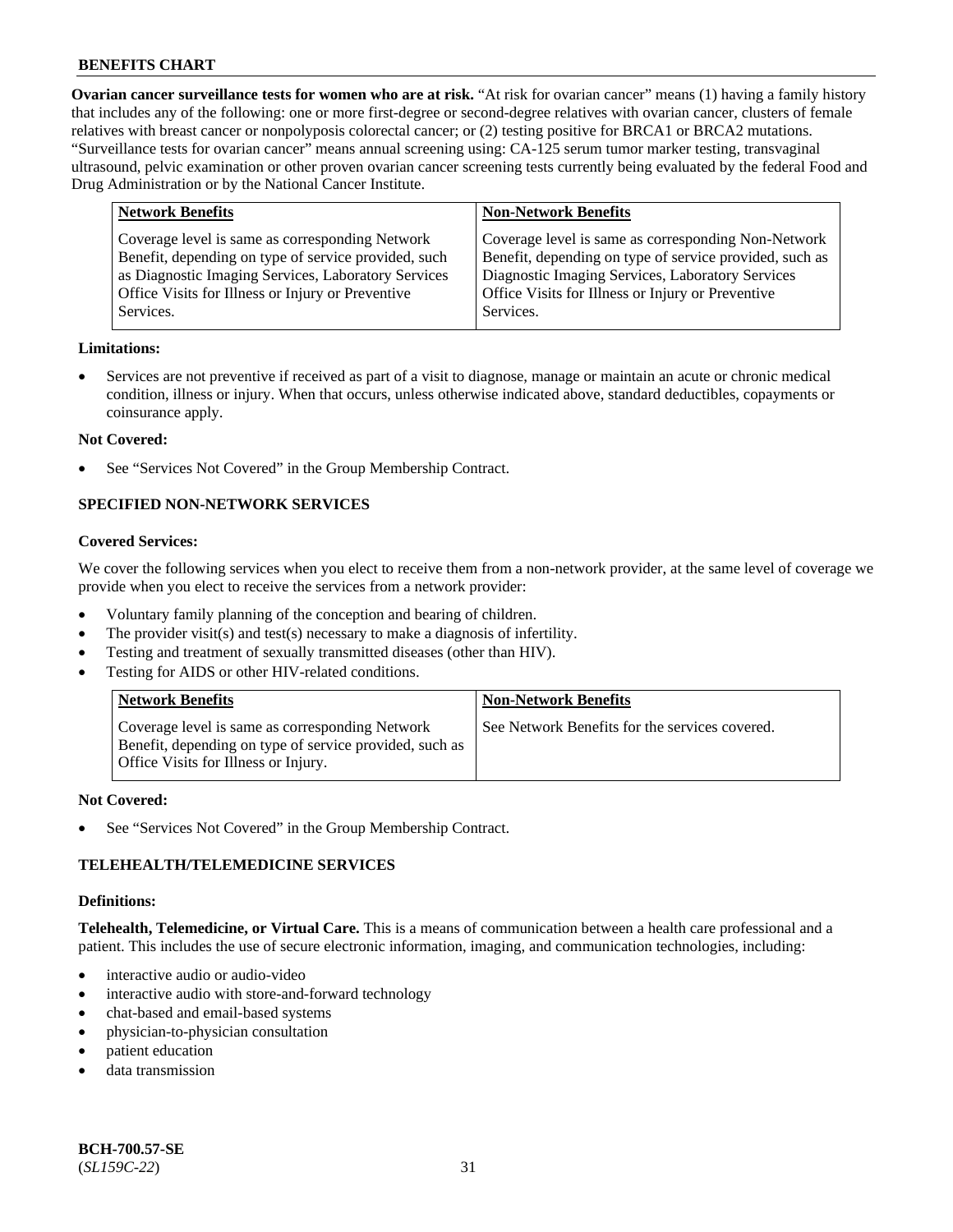- data interpretation
- digital diagnostics (algorithm-enabled diagnostic support)
- digital therapeutics (the use of personal health devices and sensors, either alone or in combination with conventional drug therapies, for disease prevention and management)

### Services can be delivered:

Synchronously: the patient and health care professional are engaging with one another at the same time; or Asynchronously: the patient and health care professional engage with each other at different points in time.

**Telephone Visits.** Live, synchronous, interactive encounters over the telephone between a patient and a healthcare provider.

**E-visit or chat-based visits.** Asynchronous online or mobile app encounters to discuss a patient's personal health information, vital signs, and other physiologic data or diagnostic images. The healthcare provider reviews and delivers a consultation, diagnosis, prescription or treatment plan after reviewing the patient's visit information.

**Virtuwell<sup>®</sup>**. This is an online service for you to receive a diagnosis and treatment for certain conditions, such as a cold, flu, ear pain and sinus infections. You may access the Virtuwell website at [virtuwell.com.](https://www.virtuwell.com/)

**Video Visits.** Live, synchronous, interactive encounters using secure web-based video between a patient and a healthcare provider.

# **Covered Services:**

The Plan covers the following methods of receiving care for services that would be eligible under the Plan if the service were provided in person.

#### **Scheduled telephone visits**

| <b>Network Benefits</b>      | Non-Network Benefits         |
|------------------------------|------------------------------|
| 70% of the charges incurred. | 50% of the charges incurred. |

### **E-visits**

### **Access to online care through Virtuwell at [virtuwell.com](https://www.virtuwell.com/)**

| <b>Network Benefits</b>                                     | <b>Non-Network Benefits</b> |
|-------------------------------------------------------------|-----------------------------|
| 100% of the charges incurred.<br>Deductible does not apply. | Not Applicable.             |

### **All other E-visits**

| Network Benefits             | Non-Network Benefits         |
|------------------------------|------------------------------|
| 70% of the charges incurred. | 50% of the charges incurred. |

### **First three visits**

### **Network Benefits**

The first three mental health and substance use disorder visits, urgent care visits, office visits, convenience clinic visits, telephone visits and e-visits (other than Virtuwell) combined in a calendar year are covered at 100%, not subject to the deductible.

Physicians services are included; however charges for day treatment services, group visits, office procedures, laboratory, radiology and other ancillary services are not included and will be subject to your deductible and coinsurance.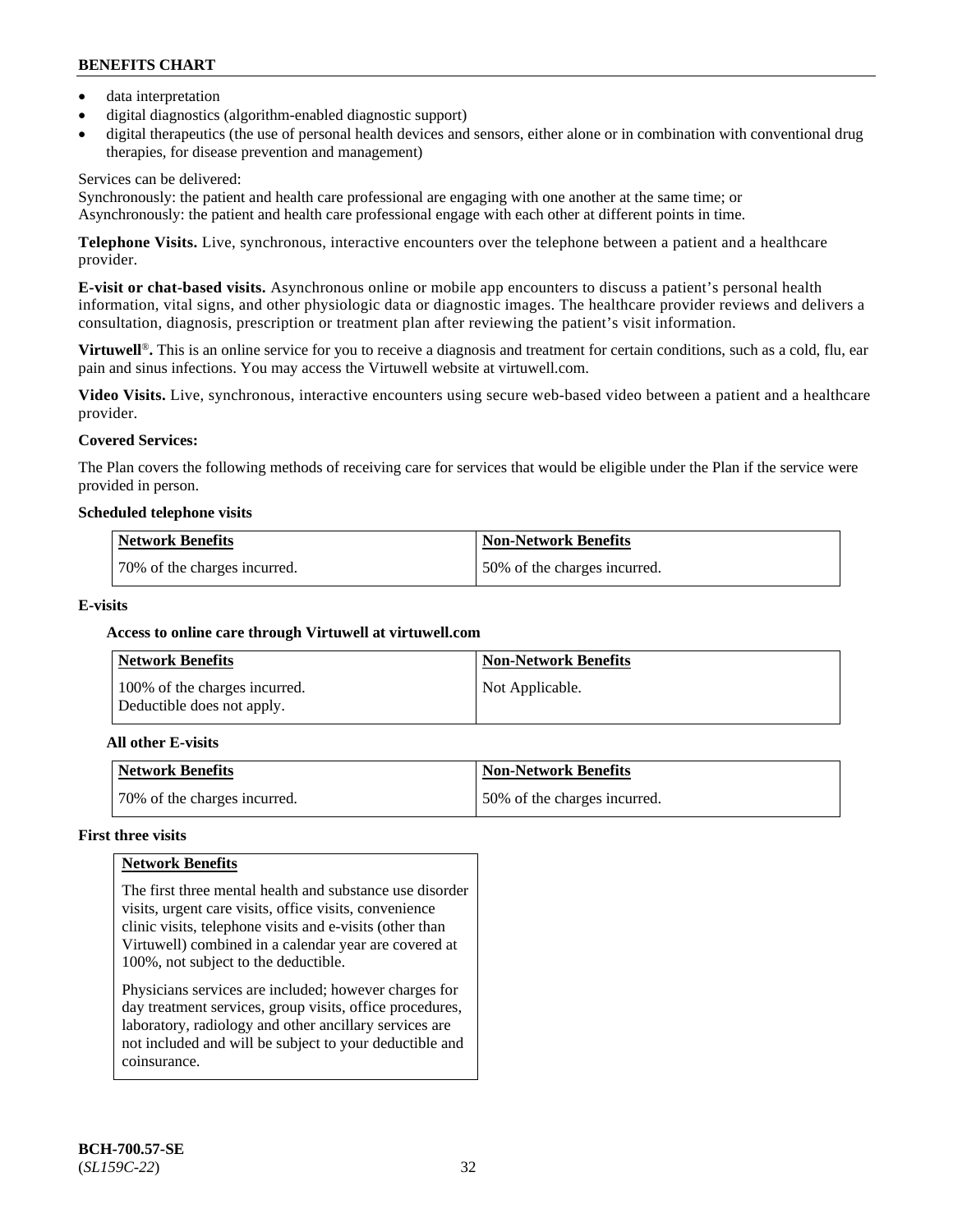#### **Video visits**

| <b>Network Benefits</b>                                | <b>Non-Network Benefits</b>                            |
|--------------------------------------------------------|--------------------------------------------------------|
| Coverage level is same as corresponding Network        | Coverage level is same as corresponding Non-Network    |
| Benefit, depending upon type of service provided, such | Benefit, depending upon type of service provided, such |
| as Office Visits for Illness or Injury.                | as Office Visits for Illness or Injury.                |

### **Not Covered:**

See "Services Not Covered" in the Group Membership Contract.

# **TRANSPLANT SERVICES**

### **Applicable Definitions:**

**Autologous.** This is when the source of cells is from the individual's own marrow or stem cells.

**Allogeneic.** This is when the source of cells is from a related or unrelated donor's marrow or stem cells.

**Autologous Bone Marrow Transplant.** This is when the bone marrow is harvested from the individual and stored. The patient undergoes treatment which includes tumor ablation with high-dose chemotherapy and/or radiation. The bone marrow is reinfused (transplanted).

**Allogeneic Bone Marrow Transplant.** This is when the bone marrow is harvested from the related or unrelated donor and stored. The patient undergoes treatment which includes tumor ablation with high-dose chemotherapy and/or radiation. The bone marrow is reinfused (transplanted).

**Autologous/Allogeneic Stem Cell Support.** This is a treatment process that includes stem cell harvest from either bone marrow or peripheral blood, tumor ablation with high-dose chemotherapy and/or radiation, stem cell reinfusion, and related care. Autologous/allogeneic bone marrow transplantation and high dose chemotherapy with peripheral stem cell rescue/support are considered to be autologous/allogeneic stem cell support.

**Designated Transplant Center.** This is any health care provider, group or association of health care providers designated by us to provide services, supplies or drugs for specified transplants for our members.

**Transplant Services.** This is transplantation (including retransplants) of the human organs or tissue listed below, including all related post-surgical treatment and drugs and multiple transplants for a related cause. Transplant services do not include other organ or tissue transplants or surgical implantation of mechanical devices functioning as a human organ, except surgical implantation of an FDA approved Ventricular Assist Device (VAD) or total artificial heart, functioning as a temporary bridge to heart transplantation.

Prior authorization is required prior to consultation to support coordination of care and benefits.

### **Covered Services:**

We cover eligible transplant services (as defined above) while you are covered under this Benefits Chart. Transplants that will be considered for coverage are limited to the following:

- Kidney transplants for end-stage disease.
- Cornea transplants for end-stage disease.
- Heart transplants for end-stage disease.
- Lung transplants or heart/lung transplants for: (1) primary pulmonary hypertension; (2) Eisenmenger's syndrome; (3) endstage pulmonary fibrosis; (4) alpha 1 antitrypsin disease; (5) cystic fibrosis; and (6) emphysema.
- Liver transplants for: (1) biliary atresia in children; (2) primary biliary cirrhosis; (3) post-acute viral infection (including hepatitis A, hepatitis B antigen e negative and hepatitis C) causing acute atrophy or post-necrotic cirrhosis; (4) primary sclerosing cholangitis; (5) alcoholic cirrhosis; and (6) hepatocellular carcinoma.